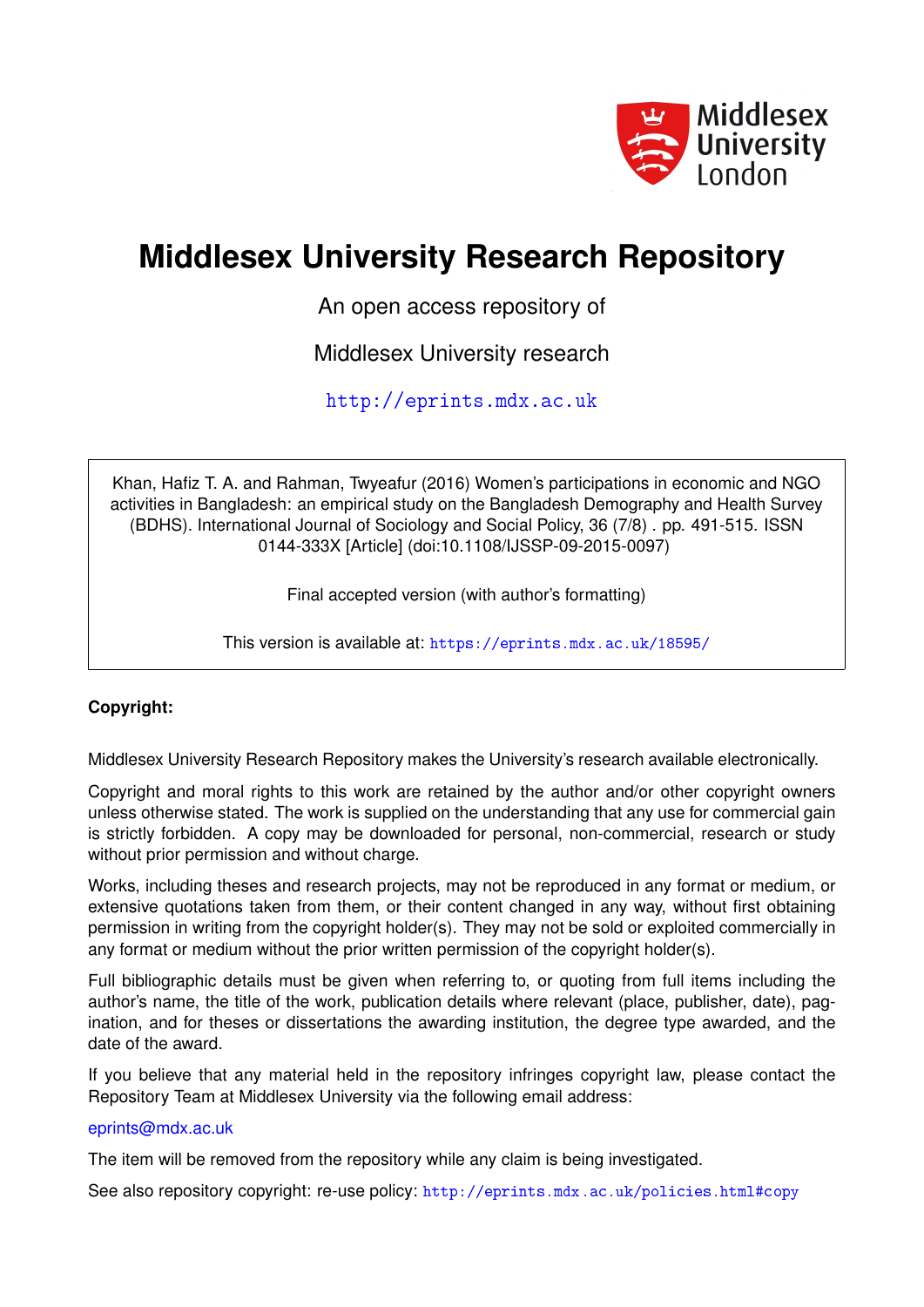# **Women's Participations in Economic and NGO Activities in Bangladesh:**  *An Empirical Study on the Bangladesh Demography and Health Survey (BDHS)*

## **Abstract**

This study examines key factors affecting the economic involvement of women in Bangladesh and women's involvement with Non-Governmental Organisations (NGOs) operating in that country. Quantitative analysis was utilised to explore data contained in the Bangladesh Demographic and Health Surveys 2007 and 2011. The findings indicate that age, marital status, number of children living in the household, place of residence, geographical location, education, partner's education and the wealth index are important factors in enabling women's involvement in economic activities. In other words, the key findings emerged from the study are firstly, the low level of women's economic activities in Bangladesh with a majority involved in farming, agriculture and poultry; secondly, those women involved in the labour market generally tended to come from poor backgrounds, have very little education, live in the Northwest geographical region and have a large family living in the same house; and finally, age, currently married, having a higher number of children, living in rural areas, from the Northwest region with almost no education and belonging to the poor wealth index quintile are found to be associated more with NGO activities in Bangladesh. The findings indicate there are potential barriers that are preventing Bangladeshi women from engaging in the labour market that could reinforce the case for reshaping the Government's labour policies. The study reveals that the recent economic crisis has no significant impact on the women labour force participation as well their involvement in NGO activities in Bangladesh. It is generally understood that enhancing women's economic participation and NGO activities has a positive impact at family, community and country levels. The study concludes that investing in women, particularly in creating employment opportunities including NGO sectors can help the country as a safeguard even during the economic crisis. It is anticipated that the findings will help policy-makers in enhancing female labour-force participation as well as encouraging them to engage in NGO activities in Bangladesh.

**Key words**: Female labour force participation, NGOs, BDHS, logistic regression, poverty, economic activity, microcredit, Bangladesh.

## **Introduction**

The economic contribution of women and their involvement with the third sector are subjects of interest in contemporary literature particularly in the social sciences (see for example, Amin et al., 1998; Kabeer, 2005; Pitt et al., 2006; Rahman and Khan, 2013; Bradshaw et al., 2013; Verick, 2014). Bangladesh is a developing country with a majority Muslim population and women's participation in labour force activities has not been an easy one particularly due to socio-cultural reasons. It is often in discussion as to how Bangladesh has been so successful in utilizing its female population in economic activities where Islam as a religion is still play vital role in shaping people's life. On the other hand, Bangladesh is also well known as a country with huge success in the growth and development of NGO sectors and a vast majority of workforce are females. Women are generally targeted to give jobs in garments and NGO sectors and loans are being granted for small business purposes. Over the last two decades, micro-credit programmes have proved very popular in Bangladesh and have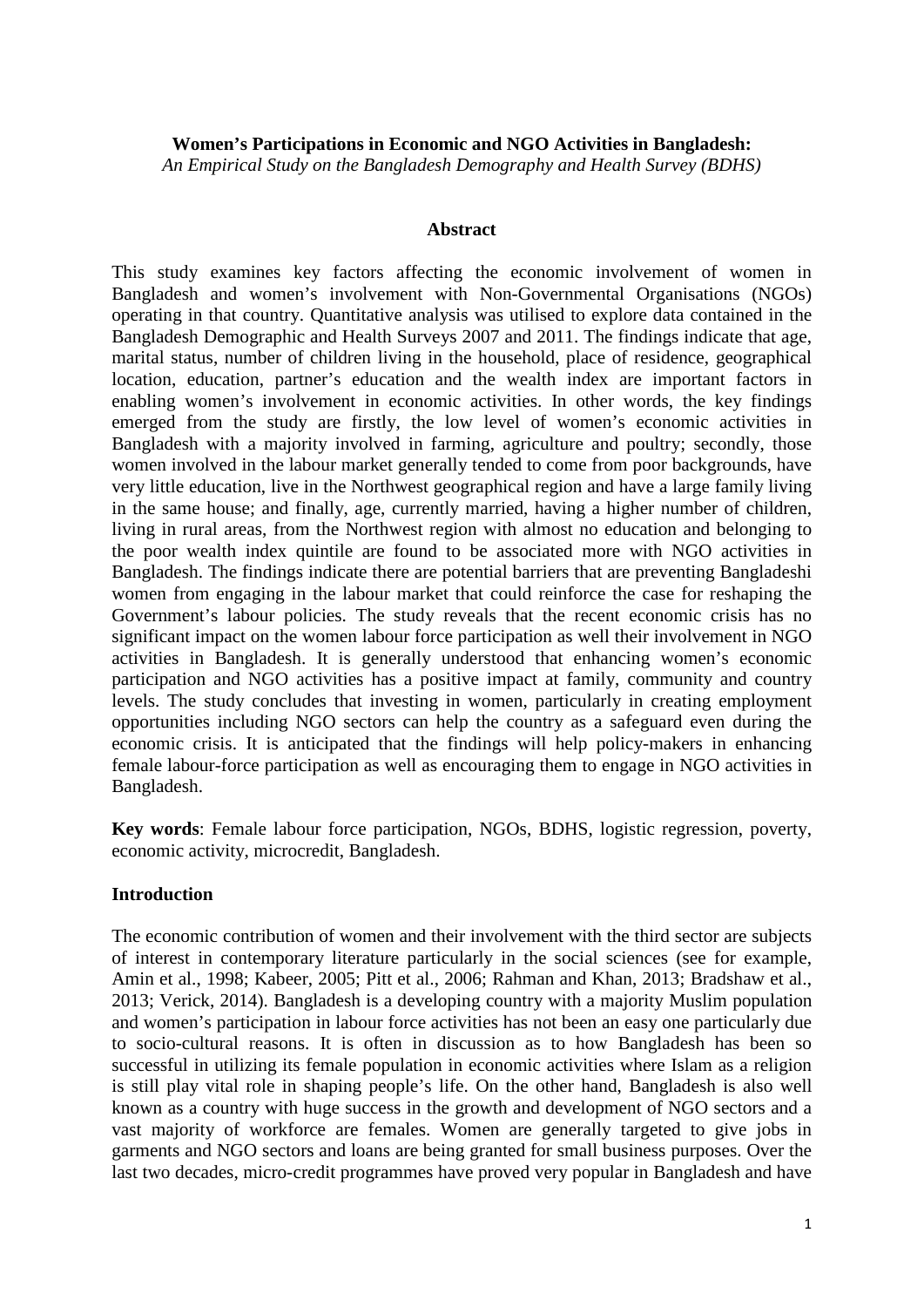provided a focal point for discussions about the reduction of poverty. Government alongside with NGOs have come forward to involve women in labour force activities through microcredit programme. However, little is known on the dynamics of women's participation in labour market and NGO sectors. Moreover, it is worthwhile to study the degree to which economic crisis has impacted on the labour market in Bangladesh. Considering all these points, the study aims to identify key determinants of the women's participation and NGO activities in Bangladesh.

According to the 2012 Micro-Credit Summit<sup>1</sup> almost 205.30 million poor people around the world are involved in micro-credit activities; of these, 137.55 million first-time borrowers are the poorest<sup>2</sup> and over 82 per cent of them are women. It is also reported that women who are involved in micro-credit programmes become more confident and are able to lead a decent life along with their family members (see for example, Kabeer, 2005; Osmani, 2007; Kato and Kratzer, 2013; Rahman and Khan, 2013). Micro-credit enables poor families to tackle various shocks affecting their lives, including environmental problems such as flooding, because their family income has increased. Women's involvement in social networks provided by NGOs can also offer support so enabling women to successfully get through such difficulties. A micro-credit programme therefore can help provoke a great transformation in a developing country, particularly for poor women living in rural areas.

In 2008, nearly 1.29 billion people across the world were living on less than \$1.25 a day (World Bank, 2012). The poverty rate in Bangladesh reduced from 40 per cent in 2005 to 31.5 per cent in 2010 (BBS, 2011). NGOs and Micro Finance Institutions (MFIs) in Bangladesh are mainly targeting women in order to bring them into the micro-credit programmes and they provide various services such as education, maternal health and family planning, and training in income generating activities. According to the NGO Affairs Bureau Bangladesh (2011) there are over two thousand MFIs in the country all working with poor women to pull them out of poverty. According to BRAC (2011), about 2.32 million women in Bangladesh have received various types of services including asset, soft loan and financial support. BRAC Bangladesh has provided training in income generating activities (IGAs) to 1.33 million women, provided maternal services to poor women living in rural areas and also provided maternal, neo-natal and antenatal services to 5.7 million women living in urban areas in Bangladesh. The Grameen Bank (2011) claimed 8.35 million micro-credit borrowers in Bangladesh of which, 96 per cent were women and another large NGO, ASA Bangladesh (2011) claimed more than 5.01 million borrowers in Bangladesh of which 79 per cent were women.

As indicated, the vast majority of the beneficiaries of micro-credit loans are women for which there are several reasons. Epstein and Kim (2007) explained that foreign policy makers have increasingly focused on micro-credit programmes for women because they have recognised that not only is it a form of gender discrimination to leave women aside from such facilities but it is also an obstacle to economic and social development. Micro-credit programmes have brought women into the cash economy and are encouraging them to be trained in entrepreneurial skills that then help to stimulate economic growth. Some studies suggested that MFIs tend to lend money to women because they are more likely to repay the loans than are men and they are also more likely to spend their incomes on the welfare of their families. Women are playing substantial roles in sustaining micro-credit programmes because of their low drop-out and high recovery rates that are further encouraging the trend of targeting women (Khandker et al*.*, 1995).

Although microcredit has been considered as an effective method for empowering women and more specifically as an economic means of lifting people out of poverty, however, in recent years critics have brought to light some of the problems associated with micro-credit particularly the way it operates lending, programmes as such that targets women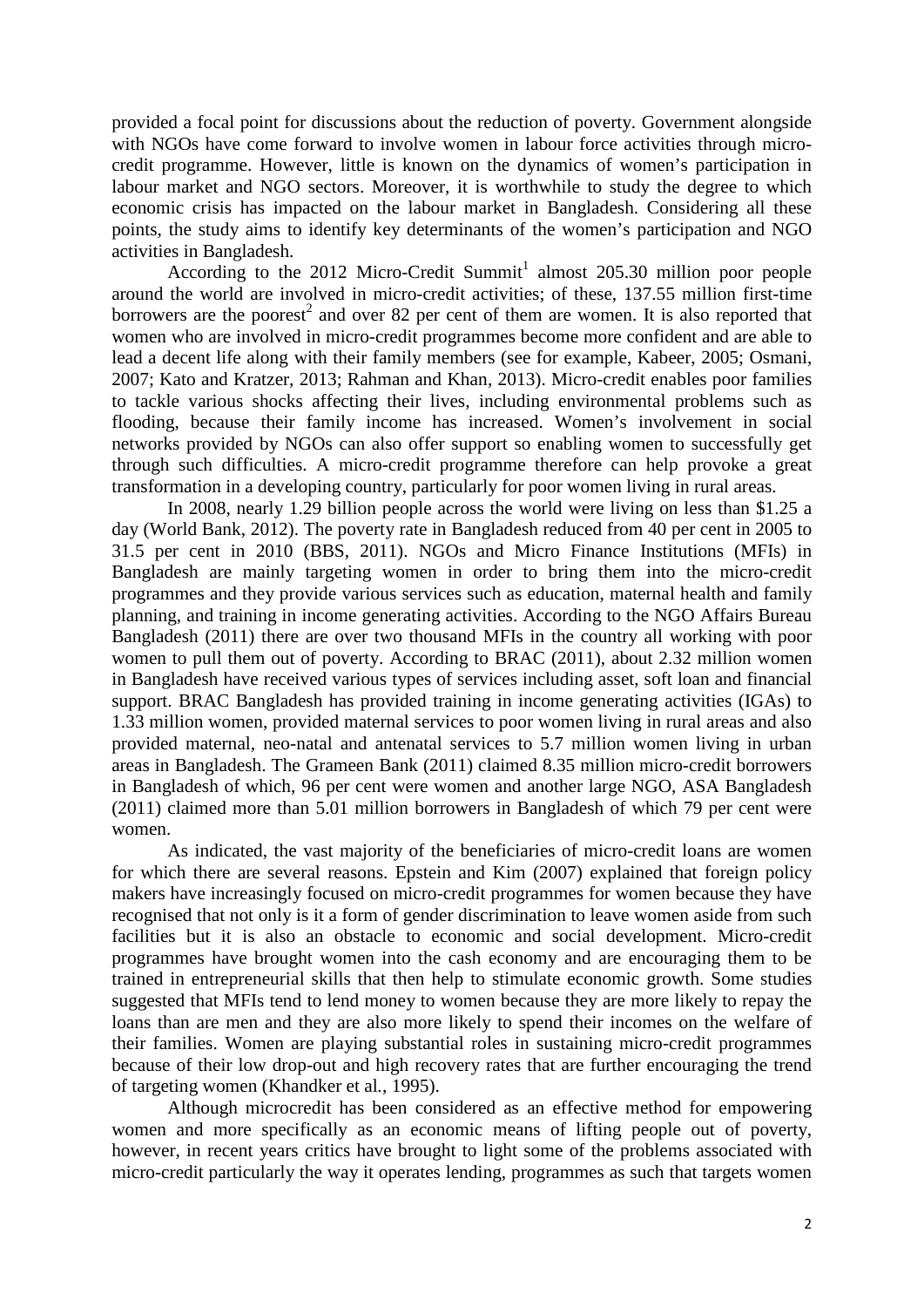group as a whole (Levin, 2012). Micro-credits sometimes do more harm than good to the poorest (Tripathi, 2006). One reason could be the high interest rates charged by microcredit organizations. In this paper, we focus only on women's employment in general and to what extent it relates to NGO activities in Bangladesh.

## *Economically Inactive versus Non-employed Women in Bangladesh*

The 2010 Labour Force Survey (LFS) states that those people engaged in household work plus students and others including beggars, pensioners, income recipients and the disabled are economically inactive (BBS, 2011). Women who are engaged in such tasks such as child care, cooking food and taking care of elderly relatives are therefore considered to be economically inactive. Efroymson at el. (2006) revealed that women in Bangladesh work as much as 16 hours per day at various unpaid household tasks including activities such as farm work, helping in the family business and so on. However, due to the low level of education amongst women in Bangladesh, they are economically dependent on male relatives in three phases throughout their lifetime: first with their father, then a husband and then a son. According to 2010 LFS, of the 38.9 million economically inactive people in Bangladesh, 30.6 million are women. Of the total inactive women, as many as 25.1 million (81.7 per cent) were engaged in household work followed by students at 2.2 million (10.3 per cent) with others at 3.3 million (8.0 per cent). Of the inactive 8.4 million males in the population, only 1.4 million (13.9 per cent) were engaged in household work, 4.6 million (54.6 per cent) were students and 2.6 million (31.5 per cent) were others (BBS, 2011).

The definition of "unemployment" is as recommended by the International Labour Organisation (ILO) based on the context of Bangladesh that is followed by the LFS. So a person aged 15 years and above is considered to be unemployed if s/he did not work at all, even for an hour in the reference week or during the preceding week of the survey but was actively looking for a job or, was available for work but did not due to illness or because there was no work available. The 2010 LFS also states that people who work in a family business for less than 16 hours per week and do not get paid for that work then they are also unemployed. However, LFS 2010 argued that many of those considered as unemployed generally do perform some work in a family enterprise or other place and are not actually unemployed (BBS, 2011). The above definition of unemployment therefore may be problematic. If the survey was conducted during the lean season then the rate of unemployment would be higher. For example, in the northwest region of Bangladesh, a large number of people are unemployed mainly during two periods in a year: March-April and September-November. Since many women assist in a family business and in farming alongside their full time household work, they could be seen as either unemployed because they do not actively look for a job or seen as economically inactive. The term "nonemployed" includes people like stay-at-home mothers and retired people who are not employed but may not be looking for work (i.e., out of the work-force at the time of survey). If a woman is found to be engaged in economic activities in Bangladesh then this is considered to show that they are "employed".

# *Participation Trends in the Female Labour Force*

Bangladesh has a population of over 155 million with the majority living in rural areas. The economy of the country is predominantly dependent on the service sector, agriculture, garment exports, and some foreign remittances. According to the Bangladesh Bureau of Statistics (BBS, 2008), the number of women in the labour force increased from 5.4 million in 1995-96 to 12.1 million in 2005-06. In the same time periods, the number of men in the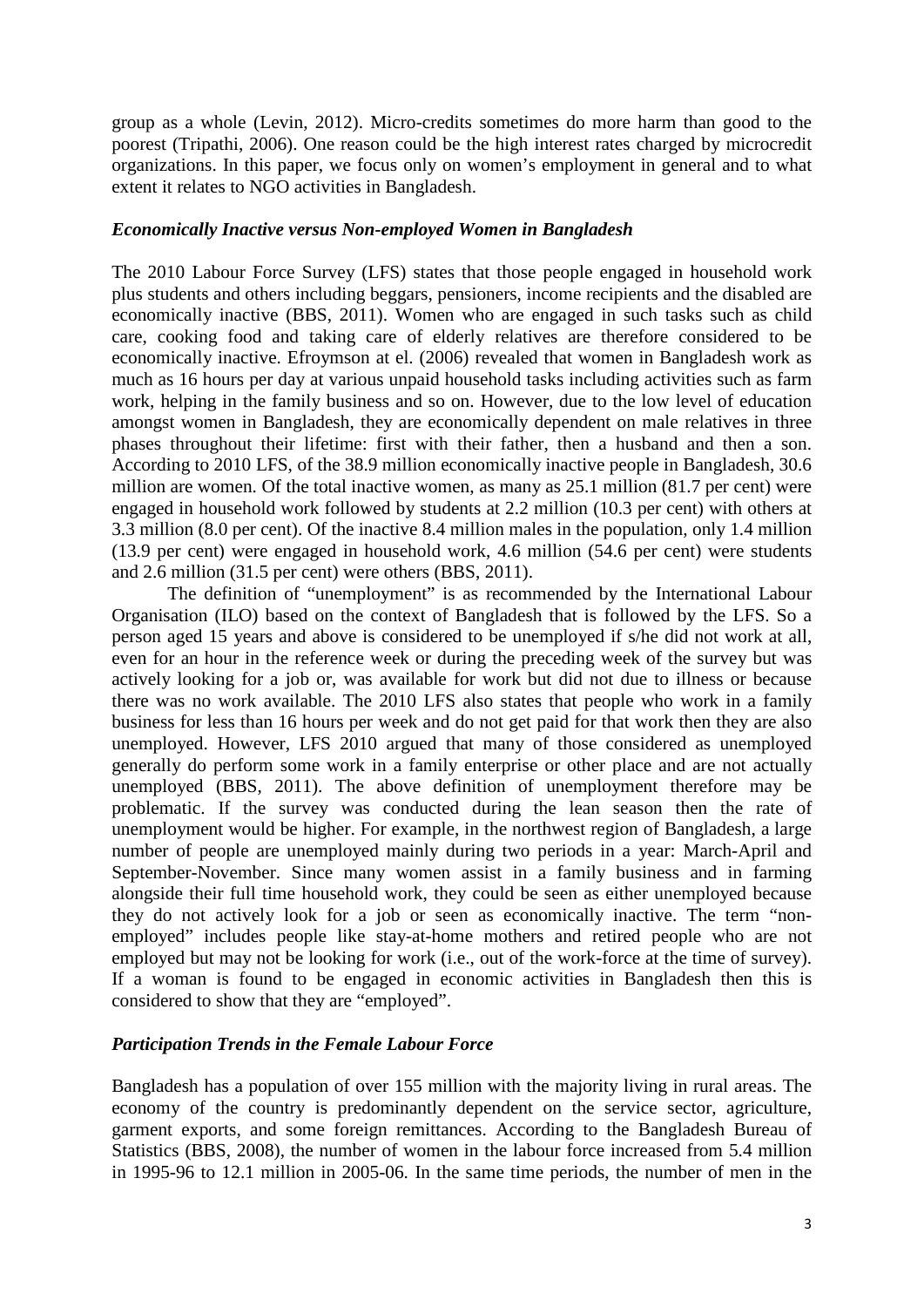labour force increased from 30.6 million to 37.3 million. There were 23 million people of working age in the population (15 years of age and over) in urban areas and 72 million in rural areas (Khuda, 2014). It appears that the participation of women in the labour force in Bangladesh is very low, standing at just one-third of the participation of men (Hossain et al., 2004; Khuda, 2014). However, although there is no noticeable change in the rate of male participation within the period 1999-2010, LFS statistics show that at the country level there is an increasing trend for female participation in Bangladesh (BBS, 2002). This trend was seen to be declining in India from 2010-2012 (Verick, 2014).

Table 1 shows the labour force participation of those aged 15 years or more by age and gender. The distribution indicates that there is still a huge gap in economic activity rates between men and women as well as across various age cohorts. Overall, men appear to be dominating the labour force in Bangladesh. For instance, the participation of men in the 60 years or above age group is higher compared to their female counterparts. Participation of older women in 2005/06 seems to be exceptionally higher than expected and this requires further investigation. On the other hand, the participation rate of women noticeably increases for the age cohort 20-49. This could be explained by the revolutionary increase in the numbers of girls enrolling in school that started two decades ago. Moreover, increasing job opportunities for girls in various sectors including NGOs and garments seemed to play important role. All these have had tremendous impacts in recent years by increasing the participation of women in the labour force.

## **Table 1 about here**

#### *Nature of Women's Economic Activities in Bangladesh*

The majority of women in Bangladesh have tended to engage in home management activities while men have usually tended to work outside the home such as in agriculture, trading, marketing and so on. The absence of women's participation indicated in official agricultural statistics is primarily due to deeply embedded social and cultural norms of patriarchy (a set of social relations with a material base that enables men to dominate women) and *purdah* that proscribes the seclusion of women including severe restrictions on their movement outside of their homes (see for example, Paris et al. 2004; Asadullah and Wahhaj, 2012). The International Rice Research Institute (IRRI) conducted Focus Group Discussions (FGD) among men and women separately covering 62 villages in 57 Districts in Bangladesh. This nationwide survey was initially conducted in 1987 and then again in 2000 to gain an understanding and provide information about women's economic activities. In this study, the IRRI found that cooking food for family members is a major responsibility of women as is preserving rice seeds while also being heavily involved in household maintenance, reproductive activities, taking care of elderly relatives, nursing family members when they get sick and tutoring children. Women have been performing economic activities such as raising cattle and poultry, in vegetable production, gardening, post-harvest, agro-forestry and importantly, income increasing, or expenditure saving activities (Kabeer, 2001). There are also seasonal variations of women's economic activities in rural areas in Bangladesh (Paris et al., 2004). For example, during the peak seasons of rice production (usually running from July to December) men are busy with harvesting and women with post-harvesting activities such as drying-up rice. There are two seasons during the year for rice production that take about six months each with a special type of production during the winter season (November-March) called *Boro* in Bengali that takes place in some parts of Bangladesh. So women living in those parts of the country are usually busy with post-harvesting activities in the winter season as well. For instance, women will sew clothes, make indigenous mats and quilts and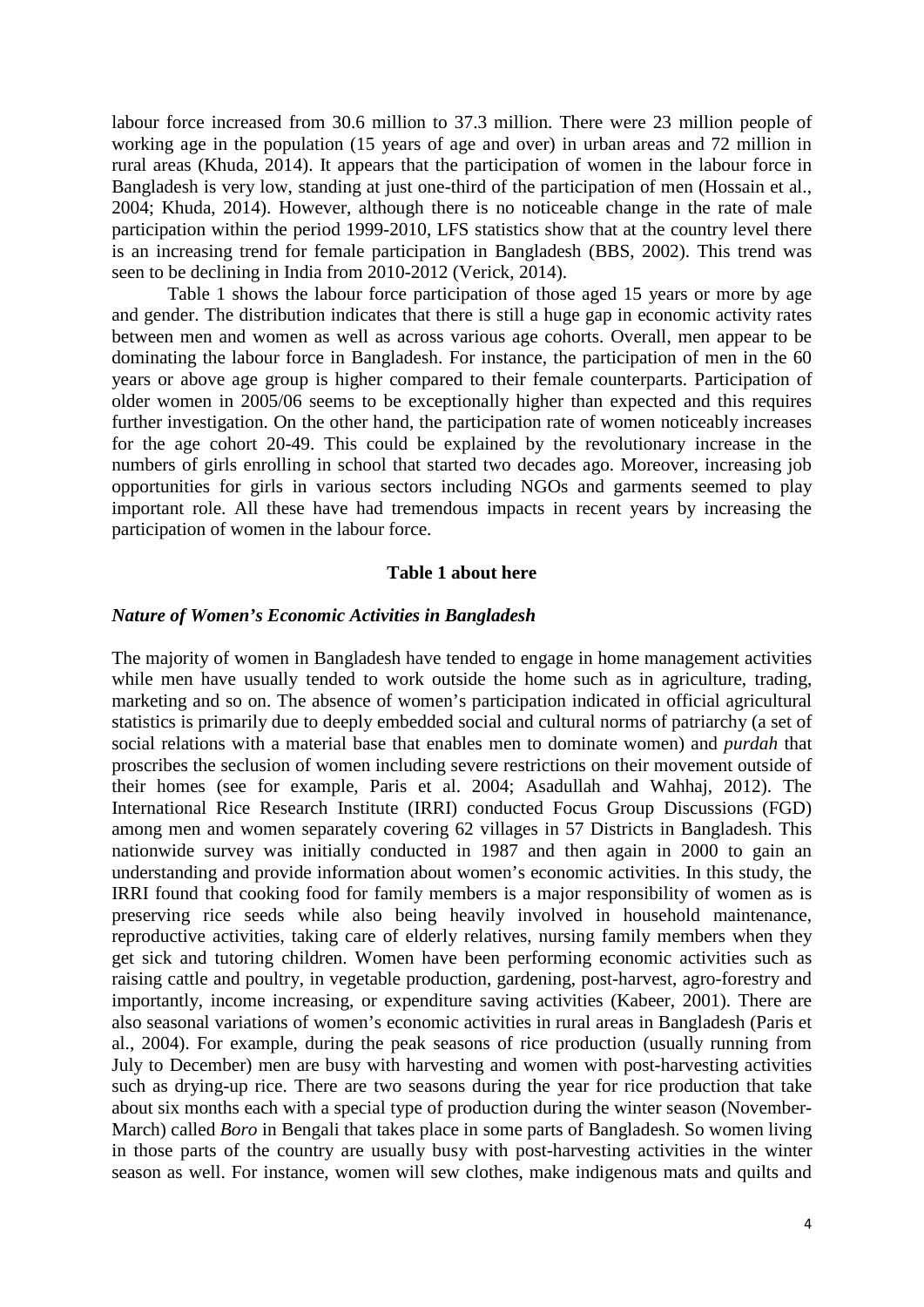different types of baskets as well as foodstuffs and then sell them either at the local market or to their neighbours during the off-peak seasons. Moreover, they can be raising cattle and poultry and selling milk and eggs in order to help meet the needs of their families as well as constructing mud stoves for boiling large volumes of rice.

According to Bhatt (1989), women who have engaged in these activities have been labelled as 'marginalised', 'informal, 'unrecognised, 'peripheral', and 'black economy workers' implying that they are inferior and insignificant while in actual fact, they are making a major contribution to the central economy. Bhatt suggested that it would be better to refer to these women workers as 'self-employed' to enhance their status. So in actuality women have been actively engaged in economic activities throughout the year that help boost the family income. It is unfortunate that their contribution remains invisible in the economy. The Bangladesh Home Workers Women's Association (BHWA) revealed that the estimated annual contribution of home-based workers to GDP is about TK.150 billion (Islam, 2006). Some studies have pointed out that men do not even appreciate women's household work in Bangladesh or their economic activities (Mehra, 1997; Sen, 1997; Bhatt, 1989; Efroymson et al., 2006; Sadaquat and Sheikh, 2011). In the 1961 Census, women's household work was defined as "productive economic activity" but in the 1974 Census (the First Census after independence in 1971) women's household work was defined as "housewife" (Waring, 1998). This shows that Bangladeshi women did not change their activities after the country became independent but rather the perception and categorisation of their activities had changed.

In the 1980s, there were a plethora of studies on women's involvement in home production activities in Bangladesh (for example, Halim and McCarthy, 1985; Hossain et al., 1988) and the role of women's economic activities on development and poverty reduction continues to be an important area of investigation (see for example, McCarthy and Feldman, 1988; Rothschild and Mahmud, 1989; Jahan, 1990; Amin and Pebley, 1994; Hashemi et al., 1996). Shah (1986) conducted a study to investigate the role of women's economic activities between 1951 and 1981 in Pakistan. This study found that the socio-economic status of the households such as ownership of assets, husband's education and observance of *Purdah* are having an impact on the ability of women to participate in economic activities in Pakistan and Bangladesh (Kabeer, 2001).

The majority of the NGOs in developing countries concentrate on poor people and small-scale entrepreneurs to stimulate the development process. For example, most of the Self-Employed Women's Association (SEWA) in India and BRAC and the Grameen Bank in Bangladesh (Sen, 1997), focused particularly on improving women's economic status as well as changing perceptions of men towards women. As a result, the government and development agencies or donors including DFID, World Food Programme, UNICEF and Work Bank began to rely on NGOs in developing countries to accelerate the growth of the development process. Mehra (1997) revealed that women's capabilities, as part of building human capital, have been increased through improvements in access to education and a better health care service. However, there has been a much slower progress in terms of women's choices in accessing economic opportunities. Mehra (1997) is also concerned that globally only one-third of women are economically active whereas about half of women in East Asia and the Sub-Saharan are economically active. Women's participation in the labour force or involvement in economic activities depended significantly on the number of children, age, education, poverty status, women's wage rate and predicted male wage rate (Sultana et al. 1994; Aly and Quisi, 1996; Azid et al. 2001). It is, however, recognised that women work more hours than men particularly in low-income households, more hours in agricultural than in non-agricultural economic activities, and more hours as unpaid family labourers than as managers. Even if they do most of the work, men mostly control decision-making and have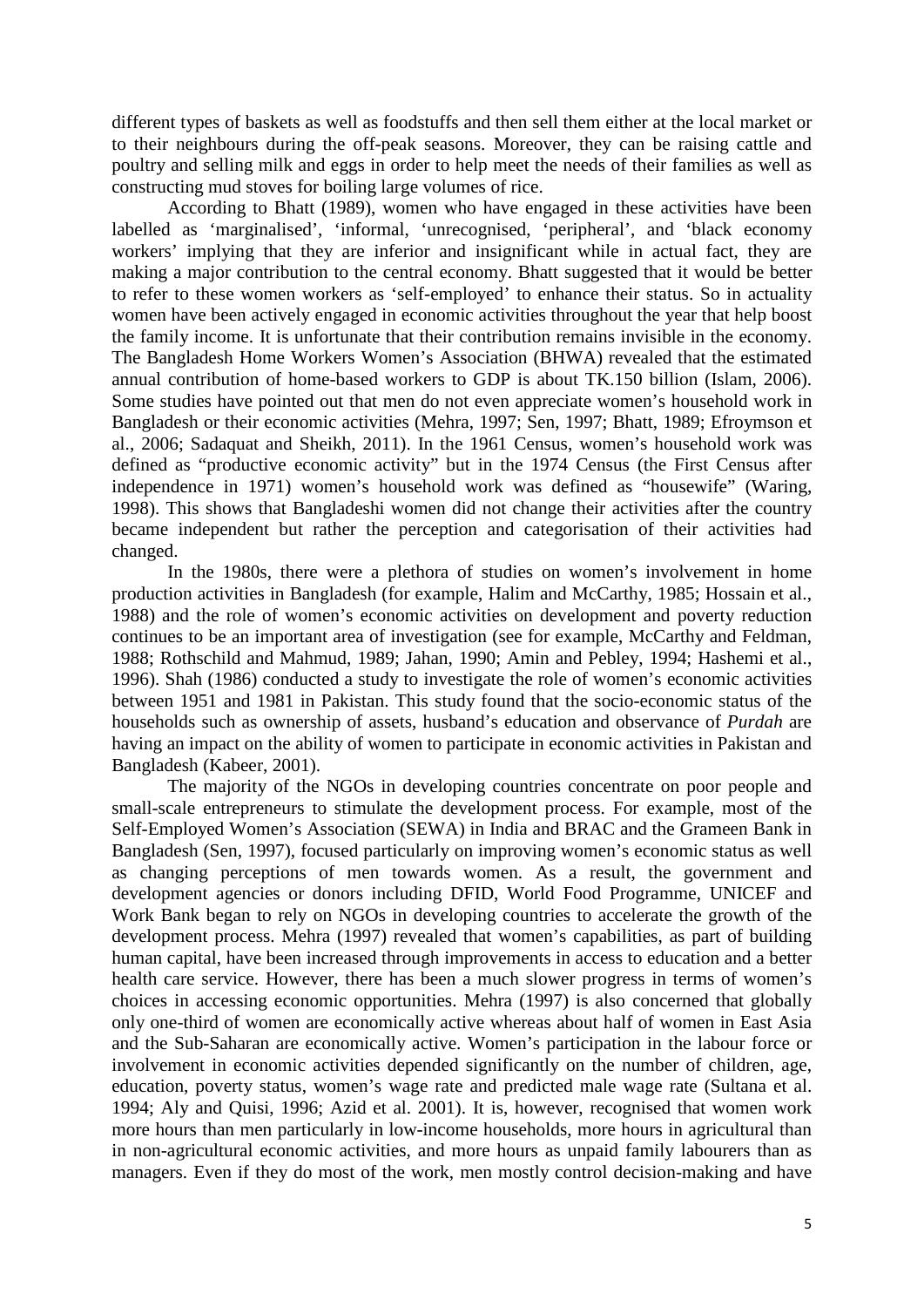ownership of household resources. As we have seen, since women do not have access to or control over household resources such as land and other consumer durables, they are further disadvantaged because of traditional cultural and social norms that confer power and privilege on men (Paris et al., 2004). Men target institutional services for career development and even when women are targeted, such as in micro-credit programmes, they are often used as a front and men keep control over managing the resources. Thus, it is acknowledged that women are disadvantaged by not being able to acquire knowledge about farm and non-farm production systems and technologies from the service sectors (Kabeer, 2001).

Women's contributions to household income and wellbeing through various economic activities have been on-going for a considerable time but, as indicated earlier, their contribution to the economy has largely been ignored (Elora, 2004; Bradshaw et al., 2013). Paris et al. (2004) said that since women's activities are not to be recognised outside those they perform within their immediate families then they will not be seen as being involved in field agricultural activities nor allowed to go to public places such as the market. In this way, the contributions of women to the economy and even their existence remain invisible to researchers but many women from poor households are getting involved in micro-credit programmes and attaining co-breadwinner status within the family through helping their male counterparts with post-harvest agricultural activities (Karim and Law, 2013). Torri and Martinez (2011) conducted research on a woman's community-based enterprise known as the Gram Mooligai Company Limited (GMCL) in Tamil Nadu, India that is promoted by the local NGOs in the Tamil Nadu State. They assessed the impact that GMCL was having on the capacity building of women and local development and showed that it is playing an important economic role by increasing the managing, marketing and entrepreneurial skills of women as well as enhancing their productive capacity. They also discovered that the work of GMCL was helping change perceptions towards women in India.

The ready-made garments (RMG) sector has emerged as the biggest earner of country's foreign currency and the sector contributes significantly to the GDP in Bangladesh. Since the 1980s there has been a rapid growth in the garment industry and it provides employment to around 4.2 million Bangladeshis, mainly women from low income families. Women account for about two-thirds of the total employment in the garment industry and it has played an important part in changing the employment scenario for women with little or no education (Rahman and Islam, 2013). It is worthwhile to mention that although the gender pay gap has been reduced significantly in many industries in Bangladesh, in general, women still tend to be paid less than men (Hossain and Tisdell, 2005). Employees union in garments sector seemed to have been less active in raising their voice regarding pay discrimination, on the other hand, garment owners associations are seen to be well organised in protecting their financial interests.

In this study, we define economic activities as those that are either generating income for the household or are saving household expenditure for the acquisition of goods from the market. This includes employment in the agricultural and non-agricultural labour market, but also unpaid work in crop cultivation, homestead gardening, livestock and poultry raising, fishing, cottage industry, transport operation, construction, business, and personal services. It excludes unpaid activities such as domestic activities. There are many other activities mostly performed by women that are quasi-economic but are not valued in national income accounting. For example, food-processing and preparation of meals for family members, taking care of children as well as the elderly and sick members of the household and tutoring of children. If households had to hire workers to perform these jobs then it would involve expenditure (Efroymson at el. (2006). The most recent employment status on women is used to consider all kinds of job involvements in last 12 months. Finally, Women's involvements in NGO activities are consider whether or not a woman has ever been involved with any sort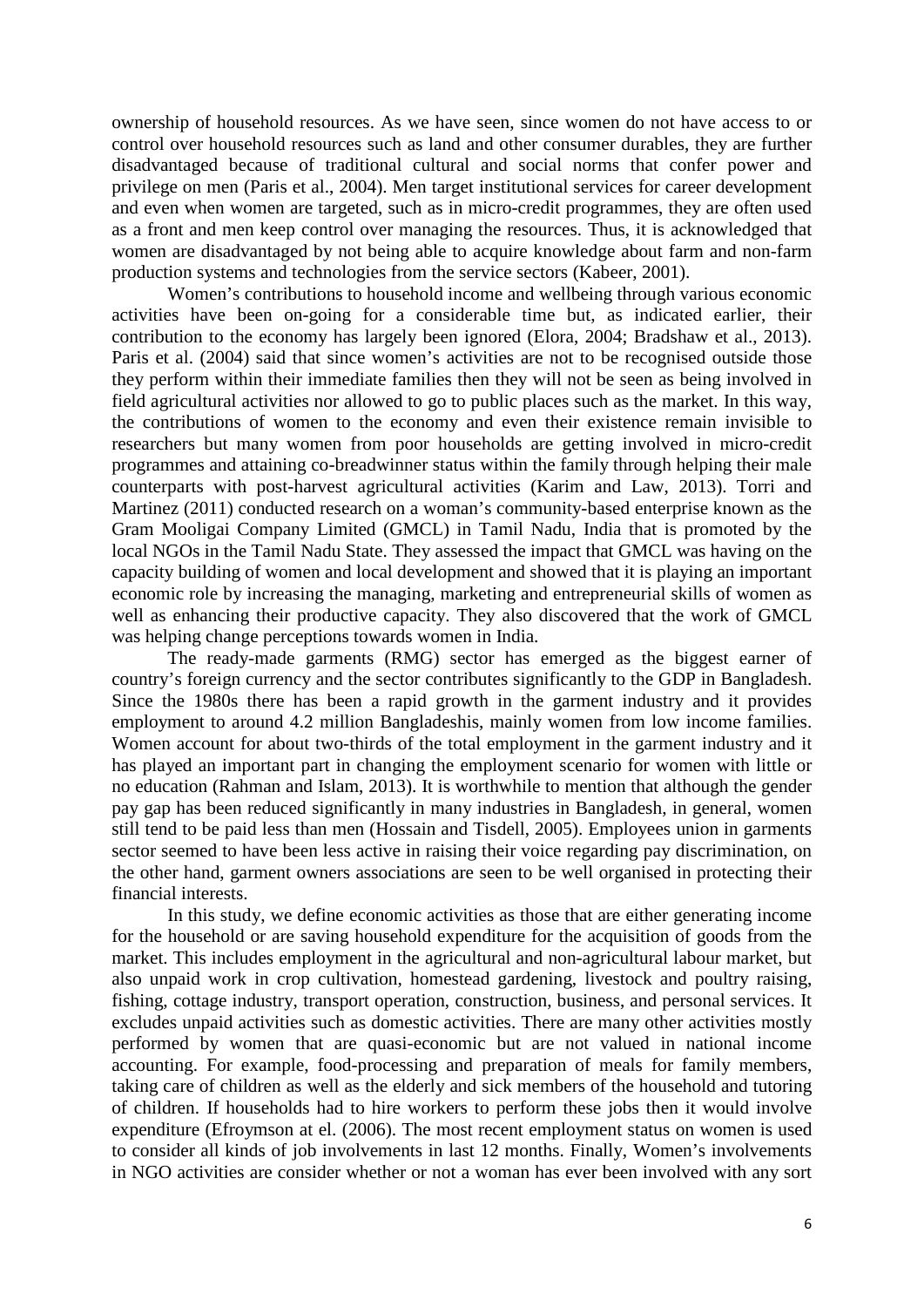of NGO activities. The following section will discuss details on research methods. Then key results of the study will be highlighted before drawing a conclusion of the study.

# **Research Methods**

# *The Data*

The data for this study was extracted from the Bangladesh Demographic and Health Survey (BDHS) 2007, a nationally representative cross-sectional survey that is widely used by research communities. The detailed methodology of the survey including the data collection method and quality of the data was explained in the national report of the survey (NIPORT, 2009). In short, the survey covers the population residing in private dwelling units in Bangladesh and was based on the sampling frame of the 2001 population census. The sample was selected using a two-stage stratified technique, where 361 primary sampling units (PSUs) were selected in the first stage (227 from rural areas and 134 from urban PSUs). All households in the selected PSUs were recorded from January to March 2007. The resulting list of households was used as the sampling frame for selection of households in the second stage. On average, 30 households were selected from each PSU using an equal probability sampling technique. About 10,819 households were selected for the survey where 10,461 were occupied. Interviews were successfully completed in 10,400 households (99.4% of total households). A total of 11,178 eligible women aged 15-49 were identified in the selected households and 10,996 (6,845 from rural and 4,151 from urban) were interviewed for the women's questionnaire (the response rate is 98.4 per cent). The 10,996 women sample is used for the analysis in the paper. The BDHS is a nationally representative household survey that has been conducted in the country since 1993 at regular intervals, preferably once every two years, in order to generate vital statistics and population health indicators in Bangladesh. For many low and middle income countries this DHS survey is the only reliable source of information that can be used to carry out comparative studies across the world.

# *Tools of data collection and processing*

The BDHS used the MEASURE DHS+ model questionnaires and were pre-tested before data collection. Information was collected about socio-economic and demographic characteristics, health and lifestyle factors, marriage and family planning, health care facilities, HIV/AIDS, sexually transmitted diseases (STD), and domestic violence. To ensure the quality of data, qualified personnel from Mitra and Associates, along with officials from the National Institute of Population Research and Training (NIPORT) were employed. Data processing was carried out between 16 April and 31 August 2007 using CSPro including editing, coding of open-ended questions, data entry, and editing inconsistencies observed in the computer programme and each stage of the survey was carefully monitored by USAID, NIPORT, Mitra and Associates, Ministry of Health, and Macro International USA (NIPORT, 2009).

In addition to 2007 BDHS, we employ the latest BDHS 2011 dataset in order to compare any noticeable change over time. About 17,749 women aged 15-49 years surveyed in the BDHS 2011 of which 4,619 and 13,130 women were successfully interviewed in urban and rural areas respectively. The methodology is same as all other previous BDHS and overall data quality are found to be valid and reliable. Variables selected in the paper have same definitions and measurements as of BDHS 2007 and thus allow us to carry out a comparative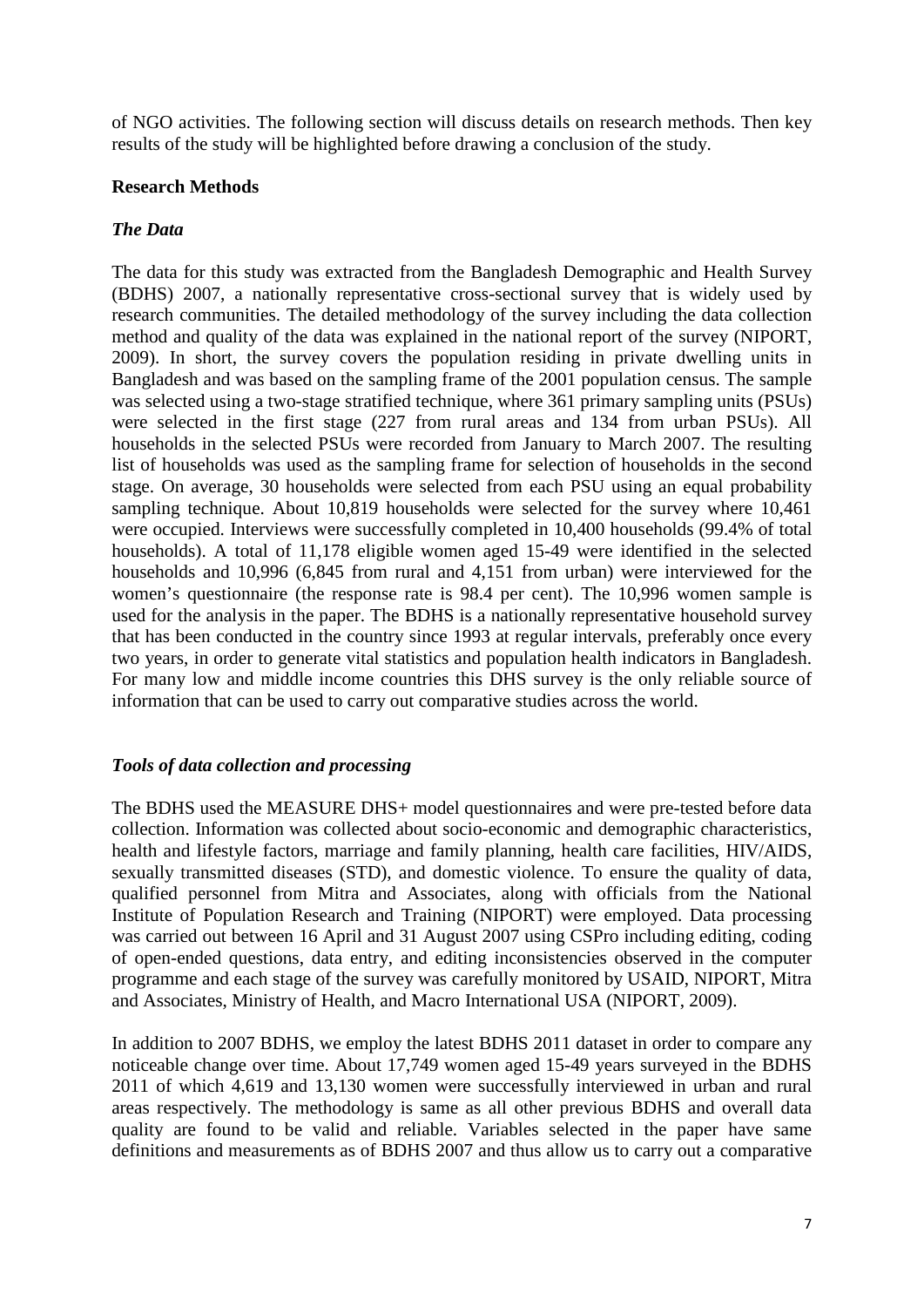analysis. The detailed survey methodology including an executive summary and a brief report is made available for further analysis (NIPORT, 2013).

# *Variables used for statistical analysis*

Variables were carefully selected from the earlier studies to examine their effects on economic as well as NGO activities in Bangladesh. The description of variables and their measures along with the BDHS survey variable codes are presented in Table 2. The variable code helps the reader to view and check each question if wished. Variables are further classified according to their causality and the use of statistical models and are described as follows:

# **Dependent variables**

Women's occupations are considered to examine the pattern of their economic engagement by their socioeconomic and demographic backgrounds. There is a long list of occupational categories in the BDHS survey which are reduced to a small number of categories as follows: i) non-employed, ii) professional, iii) business (small and large business), iv) semiskilled labour (home based manufacturing; factory worker, blue collar services; semi-skilled labourer), v)farmer/poultry worker (land owner; farmer; agriculture worker; fisherman; poultry and cattle raising), vi) unskilled labour (rickshaw driver, brick breaking, road building construction work; domestic servant), vii) others (student; retired; other). Then two dichotomous dependent variables were considered to study women's participation in economic activities: i) women's participation in employment during the last 12 months or so (either employed or non-employed); and ii) women's involvement in NGOs activities as being actively involved or not involved at all.

# **Independent variables**

From the large set of variables we selected those we felt to be relevant namely, age of the women, marital status, number of living children, urbanisation, geographical regions, educational status of respondents and their partners, asset quintiles and involvement in NGOs. Definition and measurement of the variables are illustrated in Table 2. The variables were selected based on existing literature and theories (Becker, 1961; Hossain et al., 2004) on women's participation in economic activities.

# *Statistical tools used for analysis*

Firstly, we performed a univariate analysis and presented descriptive information about the study sample along with women's participation in employment activities by selected variables. Secondly, the bivariate association of the two outcome variables (women's participation in employment and women's participation in NGO activities) with each of the selected independent variables (including p-values of the test statistics for testing the null hypothesis of no association) was reported based on the Chi-square test (Chan, 2003). Finally, we performed a univariate as well as a multivariable binary logistic regression analysis for both dichotomous dependent variables. Univariate analysis provides the direct effect of a variable without controlling for any covariates and we call it the *unadjusted effect*. On the other hand, the *adjusted effect* of a variable is calculated when all remaining variables are controlled for. We reported the odds ratio (OR) and the 95% confidence interval (CI) for adjusted and unadjusted cases to show summary statistics of the univariate as well as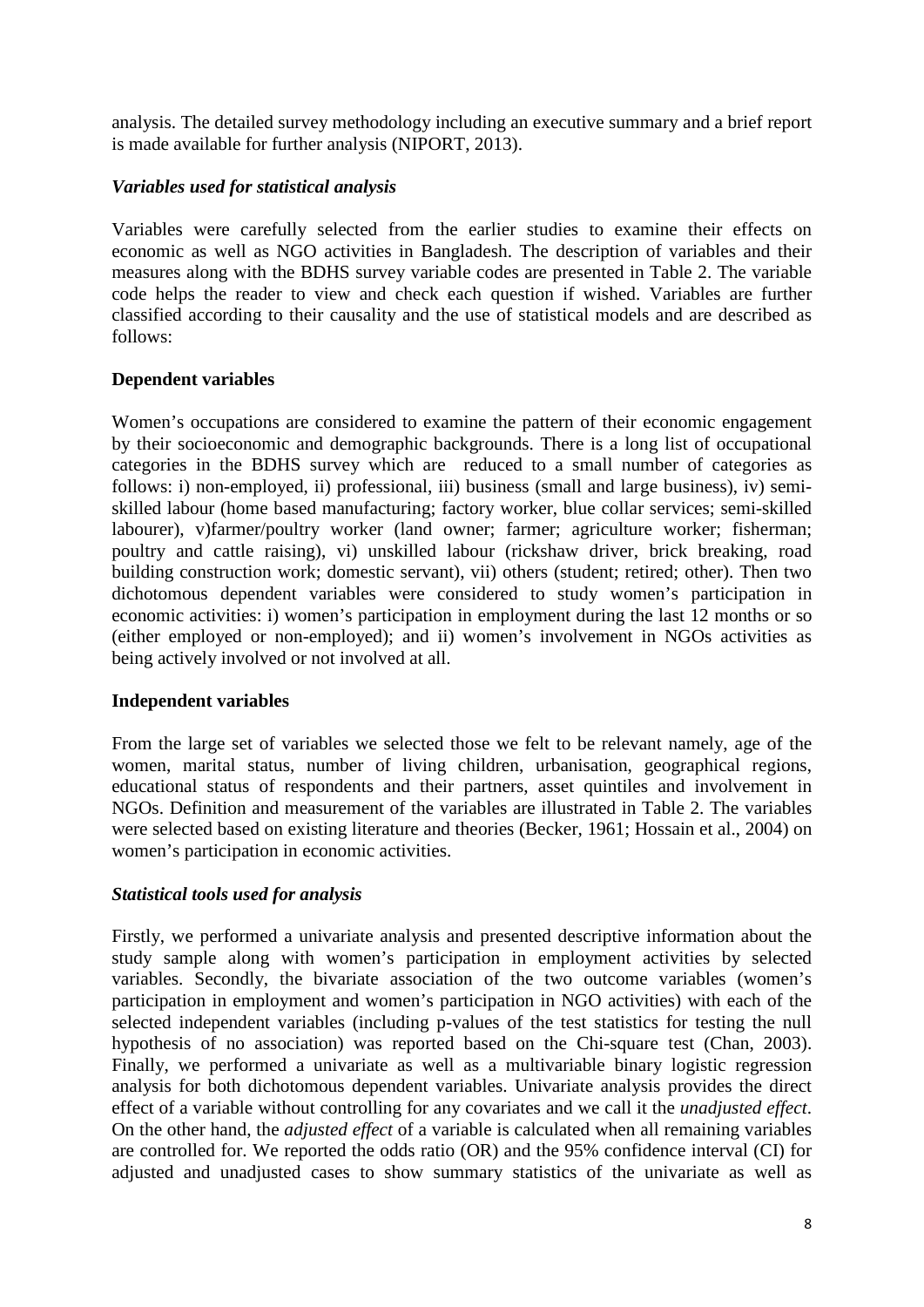multivariable models. The effect measures the likelihood of involvement in economic activity and the strength of the effect is captured by the odds ratios (each group is compared with the reference group). The reference groups are carefully selected in the paper and are consistent with the past research studies and reliable in terms of sample size.

In brief, for a logistic regression model, women's participation in employment was dichotomized as "yes  $= 1$ , if participated in any employment in the last 12 months of the survey" and "no  $= 0$ , if no participation in employment". Likewise, 1 is coded if a respondent belongs to an NGO, otherwise 0 is coded and thus we can also construct an appropriate logistic regression model for women's participation in NGO activities.

For general understanding, the dependent variable y being a binary variable that equals '1' if the respondent has any employment, and '0' for otherwise. Thus the following logistic regression model is considered for the multivariate analysis and this is to be fitted for both BDHS 2007 and 2011 datasets.

$$
logit (pi) = ln \left( \frac{p_{i}}{1-p_{i}} \right) = \beta_{0} + \beta_{1}x_{1i} + \beta_{2}x_{2i} + ... + \beta_{k}x_{ki} + \varepsilon
$$

Where p is the probability of being occurring  $y = 1$ ,  $\beta_0$  indicates the intercept of logistic regression model,  $β<sub>i</sub>$  (i=1, 2,...,k) are the linear regression coefficients indicating the effects of the independent variables and  $\varepsilon$  is error term. A detailed explanation of the model can be found elsewhere (Khan and Raeside, 1997; Hosmer and Lemeshow, 2001; Chan, 2004; Khan and Flynn, 2015).

#### **Results and Discussions**

#### *Descriptive analysis*

Table 2 shows the summary statistics of the characteristics of the respondents used in the paper. This study found that a vast majority of women (about 65%) are non-employed at the time of the survey. However, 17.6% are engaged in farming and poultry-related works. More than 9% of women are employed in the semi-skilled labour sector, nearly 5% of them in unskilled labour or doing other types of jobs. Therefore, in the survey, about 35% of women are found to be employed for the last 12 months. The proportion of respondents is equally distributed across the age cohorts 15-24, 25-34 and 35-49 years. The vast majority of women (93%) are currently married. About 11% of respondents reported that they have no children in their family with a majority having at least one child in the household. Nearly 77% of respondents live in rural areas and the rest (23%) living in urban areas. In terms of geographical locations, a majority (31%) of respondents surveyed came from the Dhaka Division followed by 25% from Rajshahi Division, and 18% from Chittagong Division. The lowest proportion (6%) came from Barishal and Sylhet Divisions. In the survey, the highest proportion of women (34%) did not have any formal education and a small percentage (about 6%) had college and university level education. A similar trend is also observed in terms of a partner's education although proportion of higher education is found to be almost double than the women counterparts. Proportion of women is more or less equally distributed by the wealth index. Social activity (predominantly NGO economic activities) is becoming popular and socially acceptable in Bangladesh. As mentioned earlier, both NGOs and MFIs are providing micro-credit to poor people in order to improve the borrower's socio-economic status (Rahman, 2010; Farazi, 2011). Lastly, it was found that about 14% of women belong to 'another organisation', followed by the Grameen Bank (13.4%) and ASA (11.1 %).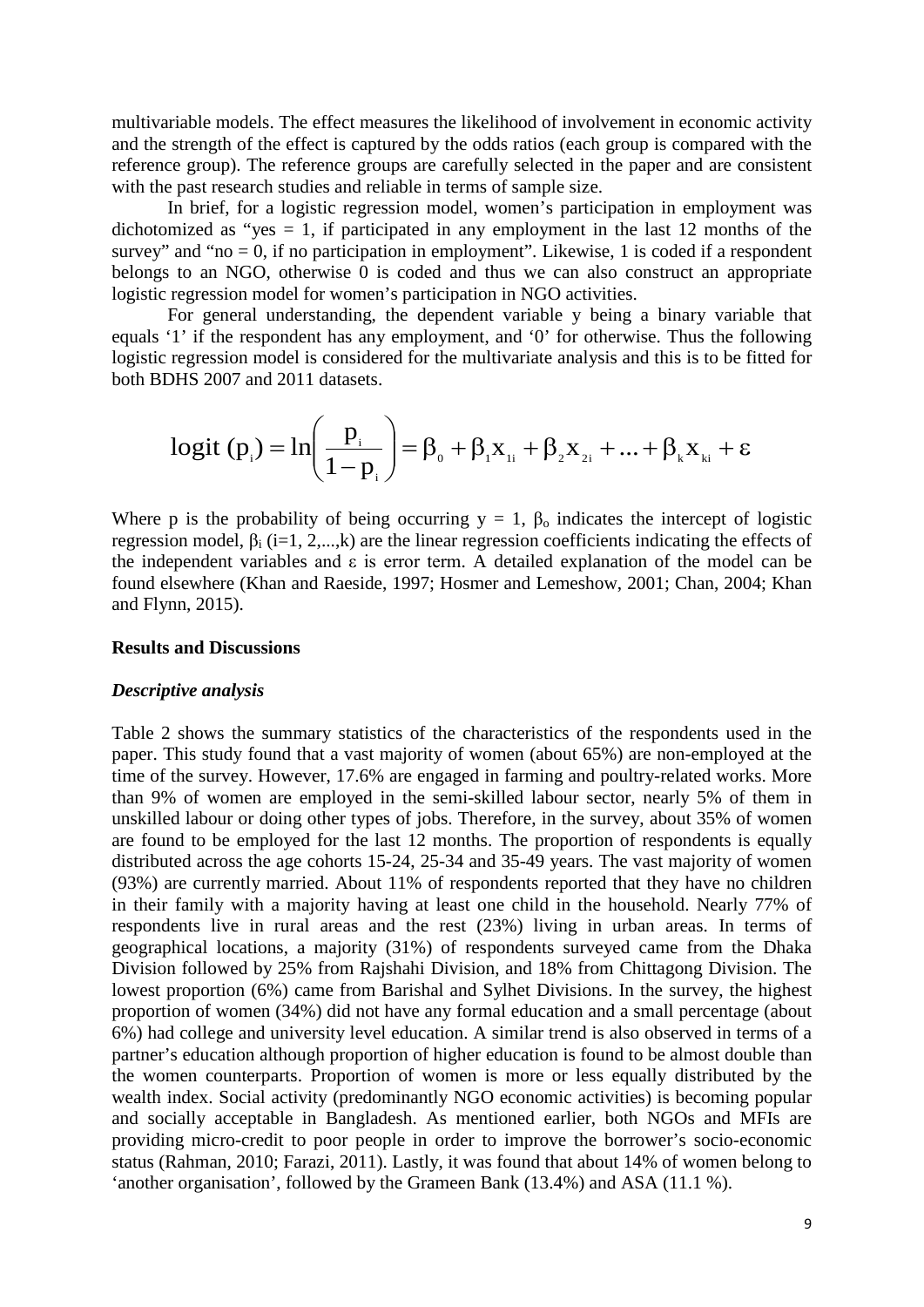#### **Table 2 about here**

Table 3 describes women's economic status and occupations by selected characteristics. By and large, most women were found to have no job at the time of the survey (higher for those aged below 24 years) and about 63 per cent were found to have no involvement in NGO activities. A small proportion of women were engaged in professional jobs, but the proportion is observed to be higher among those who were over 25 years old, married, had no children, lived in urban areas and had the highest education along with a partner's highest level of education, and also were the richest and less involved in social activities. Women who were involved in business were relatively more active in NGO activities, had no formal education, lived in the northern part of the country, were more likely to be divorced, separated, or widowed, aged over 35, and to have three or more children living in the household. Farming, agriculture and poultry were the important sectors where women were contributing significantly. Women who belonged to this group were comparatively older in age, presently married, with three or more children in the household, living in a rural area, coming from the northern part of the country, no formal education, no partner education, poorest of the poor and involved in NGO activities. The results help to in understanding women's socioeconomic and demographic situations and how they are related to various employment activities in Bangladesh.

## **Table 3 about here**

We observe that various factors are associated with types of employment activities in Bangladesh although some categories only had small samples. It is, therefore, worthwhile to examine the degree to which factors are associated with women's economic activities over the past 12 months.

It is shown in Table 4 that age, marital status, number of living children, types of residence, geographical regions, education of respondent as well as partner's education, wealth index and involvement in NGOs are strongly related to engagement in work activity in Bangladesh. The  $\chi^2$  test with its *p-value* (zero or close to zero) shows the statistical significance. Table 4 also demonstrates the frequency distribution of women actively engaged in the workforce, for example, more women in the age group 25-49 are involved in work than those in the 15-24 age group. Similarly, women with no education, no partner education, the poorest group of the society and those involved with NGOs were found to be more economically active.

#### **Table 4 about here**

Likewise, Chi-squared tests are performed for the selected variables to examine whether any association existed between the selected variables and NGO activities. As we have shown, almost all NGO activities are related to micro-credit programmes. It can be seen from Table 4 that age, marital status, number of children, type of place of residence, geographical regions, education of women and their partners, and the wealth index are found to be strongly associated with NGO activities. Women aged over 25 years are more likely to have an involvement in NGO activities compared to their younger counterparts. Number of children in the household is positively associated with woman being involved in NGO activities. A higher proportion of women involved in NGOs are in a rural location than an urban location. The highest proportion of women involved in NGO activities had no formal education with a similar pattern observed for a partner's education. Table 4 also shows that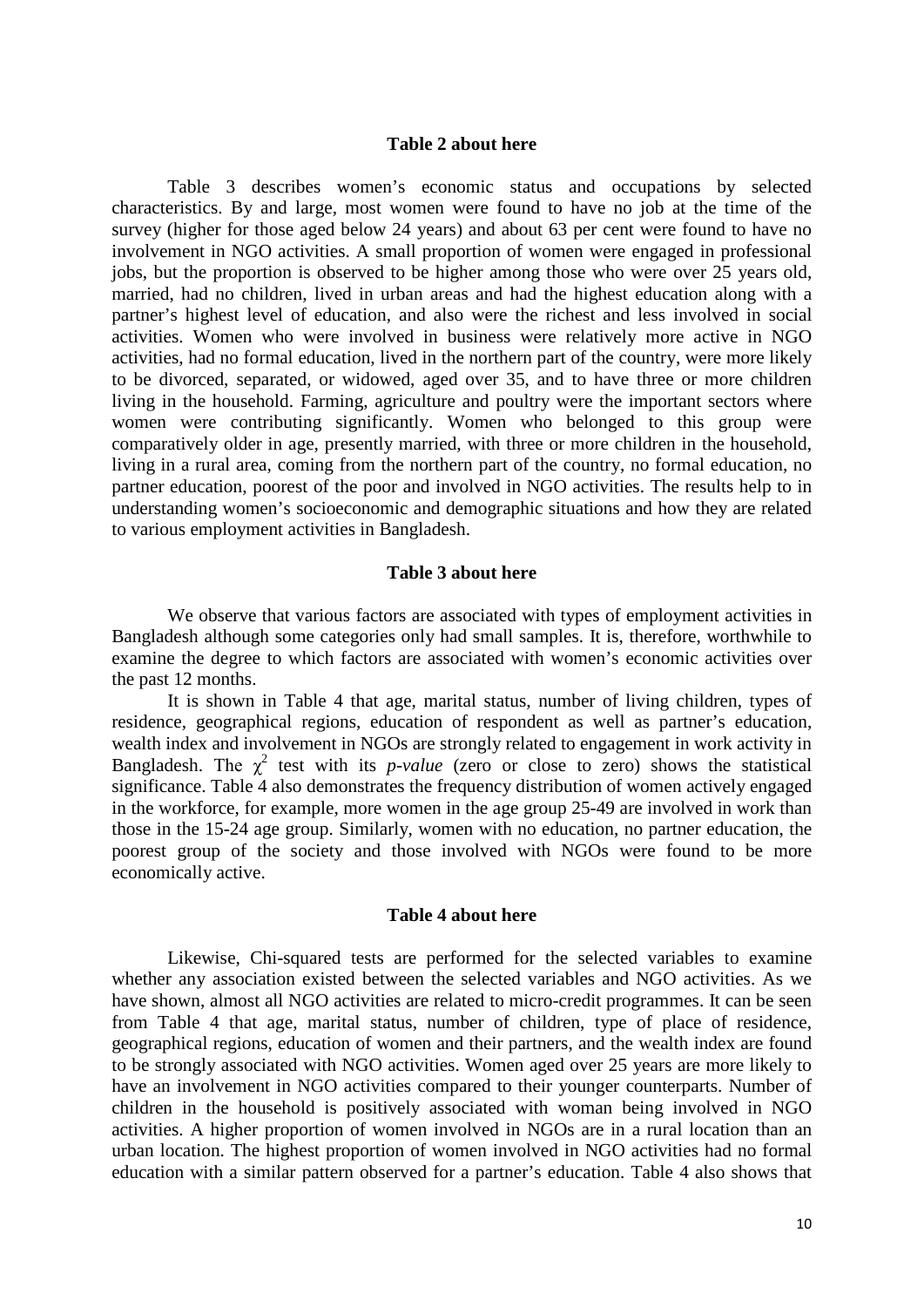women from the poorer wealth cohort are likely to be more involved in NGO activities than their richer counterparts.

From the Pivotal analysis it is difficult to confirm the net effects that independent variables and their categories have and so we applied advanced statistical techniques to tease out the effects of the variables in this study. Given the kind of problem being addressed in the paper and data sources we develop logistic regression models and the results are illustrated in Tables 5 and 6.

## *Logistic Regression Analysis*

Logistic regression model is widely used in social science research and it is fairly easy to interpret the results of fitted regression models. The results of the logistic regression analysis for women's participation in economic activities are presented in Table 5. Both univariate as well as multivariate logistic regression models were constructed to evaluate the effects of predictors for unadjusted and adjusted effects. An unadjusted model deals with effects of a variable in the absence of other predictors, however, the adjusted model includes all predictors in multivariate analysis. This allows us to determine effect of co-variate by controlling for other predictors. The purpose of using both unadjusted and adjusted is to evaluate the changes in effects with selected predictors in models. Both effects are discussed simultaneously in this section. This study found that women aged over 25 years are more likely to be engaged in employment activity compared to the younger age cohort. The effect is found to be 1.796 times higher with 95% CI (1.595-2.021) for the age cohort 25-34 and 1.577 times higher with 95% CI (1.379-1.805) than the reference group 15-24 age cohort. Similar kind of result is also found in case of BDHS 2011. Currently, married women are less likely to have engaged in work even after controlling for other variables and are found to be 61.7% lower than divorced/separated/widowed group (OR=0.383, 95% CI: 0.327-0.449). In 2011 BDHS data analysis, we have found the similar trend in effects.

The number of children living in a household had strong positive effects on economic involvement. This study found that the higher the number of children living in the household the higher the chance of a woman participating in economic activities. In Table 5, those who had 3 or more children had a 1.614 times (95% CI: 1.402-1.857) higher chance of involvement in economic activities than those who had no children. Similarly, women who had one (1) or two (2) children had a higher probability of being involved (Odds Ratio  $=1.487$ , 95% CI: 1.294-1.710, p<0.000). However, the predictor becomes statistically insignificant when controlling for other variables in a multivariate model. This means that other factors may be more important than the number of children when modeling economic activities in Bangladesh. On the other hand, number of children is found to be negatively associated with women's NGO activities and the results are statistically significant. .

The place of residence is found to have a statistically significant effect on women's economic activities, for example, rural women are found to be less likely to engage in economic activities than those in urban areas ( $OR=0.0.800$ ,  $p<0.001$ ). It meant that when all other variables are considered in the model, rural women are found to have a 20% lower likelihood to be employed as compared to women from urban. This may be explained by the fact that job opportunities are higher in urban areas. Analysis of 2011 BDHS also shows similar result. Geographical region is considered as a predictor to estimate the effects of regional influences on continuing in economic activities. There are regional disparities in terms of income and job opportunities, for example, the Northwest region suffers from lack of job opportunities and low average income compared to the rest of the country. And because of that the Government has special programmes in those areas to support poor families tackling Monga<sup>3</sup> (seasonal food insecurity) in rural Bangladesh. The lean season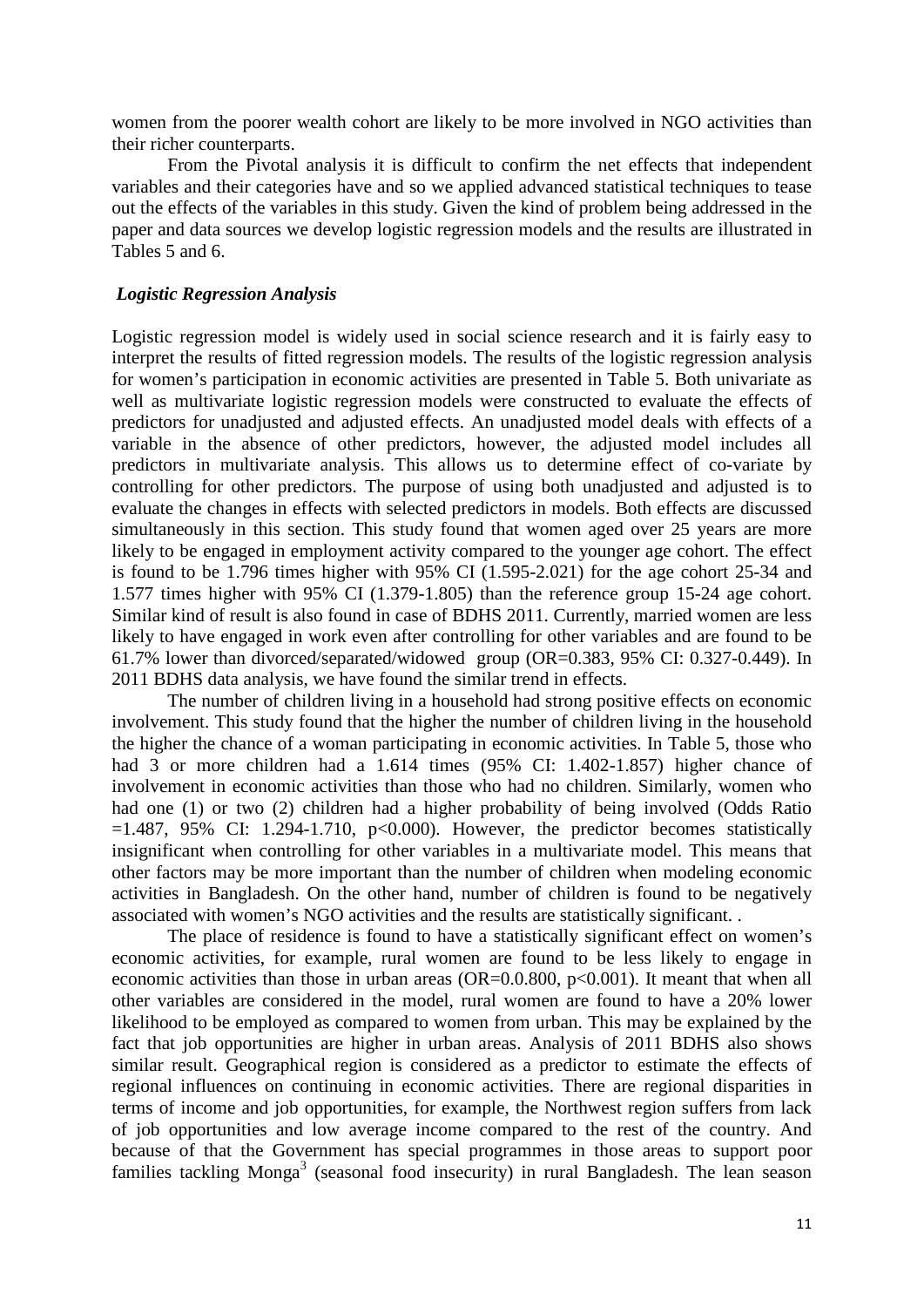reduces peoples' access to income which is a shock to their livelihoods and fuels chronic poverty (Zug, 2006). This study revealed that women from the North West part of Bangladesh (Khulna, Rajshahi, Rangpur, and Barishal) have a higher chance (16.0 per cent) of being involved in the workforce compared to women in the Dhaka Division (OR=1.160, 95% CI: 1.052-1.280). In contrast, women from the Southeast part of Bangladesh (Chittagong and Sylhet regions in Bangladesh) have a 48.4% lower chance of being involved compared to the Dhaka regions (OR=0.516, 95% CI: 0.457-0.583). The analysis of BDHS 2011 data also reveals similar result. The Northwest region is poor compared to the rest of the country and women have to seriously look for a job in order to survive. On the other hand, it is widely known that women living in the South East of the country are restricted to their houses and are less likely to receive permission for working outside their homes by the head of the household who are usually men. Dhaka is often used as a reference category for comparative purposes as it is situated in the central part of the country and we believe it can provide a fair judgement on the likelihood of changes in circumstances in other areas. The results are consistent with existing literature.

Women's education is found to have an important predictor role in their engagement in economic activities. Generally speaking, lower education is associated with a less likelihood of being engaged in economic activities. The results of the univariate model show that women with secondary education had a 29.9 per cent lower chance of engaging in economic activity compared to those women who possessed a higher level of education. This is also found to be consistent while controlling for other remaining variables in the model and means that women with secondary education are found to have a 45.1 per cent lower chance for continuing in economic activity compared to women who possess a higher level of education. While analyzing the 2011 BDHS dataset we have found that nearly 62 per cent lower chance of getting a job. The results are expected because women's education plays an important role in their economic participation. On the other hand, a husband's education appeared to be an insignificant factor that means it has no significant association with women's participation in economic activities.

The wealth index is a good predictor for capturing the probability of involvement in economic activities. As it can be seen from Table 5, relatively poor women are more likely to be involved in economic activities than the richest counterparts. It is observed that the magnitude of the odds ratio is consistently changing with respect to various categories of the wealth index. For example, those who belong to the poorest, poorer, middle and richer categories are found to have 2.506, 2.184, 1.672 and 1.604 times higher chances respectively of being engaged in economic activities than the richest wealth group.

Women's involvement in NGO activities is used to examine whether or not it has any association with women's economic activities. Analysing the BDHS 2007 data it was found that women who are involved in NGO activities have an 88.4 per cent higher chance (95% CI: 1.739-2.042) of continuing employment than those who were not involved in at all. This unadjusted effect was the sole direct effect of women's NGO participation on continuing employment. Similar findings emerged when controlling for all remaining covariates ( $OR =$ 1.617, 95%CI: 1.487-1.768, p<0.000). The 2011 BDHS data analysis also show similar kind of result. The effects are found to be similar although has a slightly lower in 2011 than that of 2007. The decline might be partly because of last economic crisis. The wealth index gives us a clear indication that relatively poor background women are highly likely to involve in economic activities. It is stressed that women's NGO activities are positively associated with continue employment in labour market. Micro-credit programmes have been running successfully in Bangladesh and a major proportion of women are involved in at least one NGO activity. The NGO sectors employ a huge number of women in Bangladesh and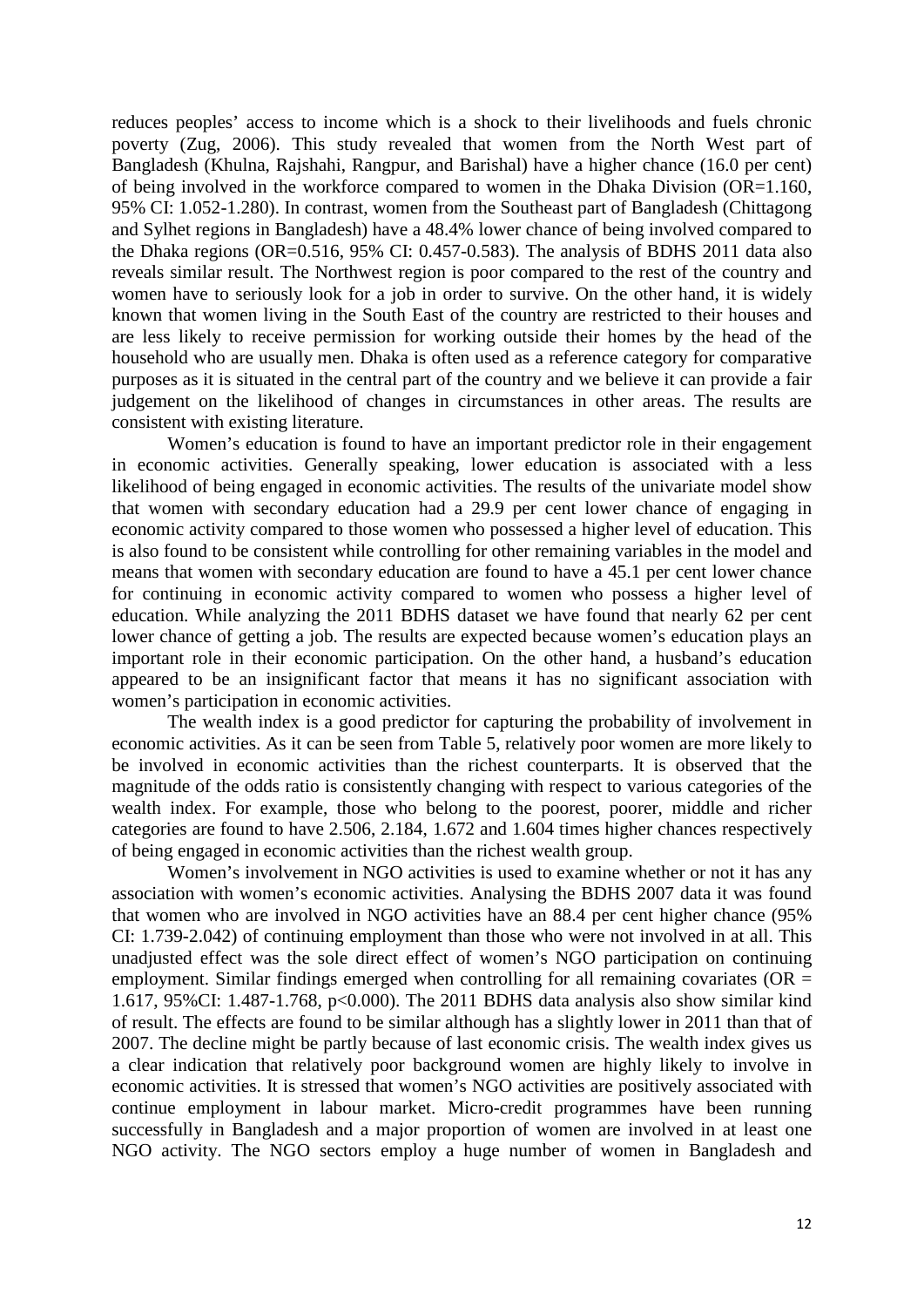therefore it is worthwhile to investigate the key factors that are associated with NGO activities.

#### **Table 5 about here**

Because a variable such as "women's involvement in NGO activities" is a dichotomous variable we also fit a logistic regression model. Both univariate as well as multivariate models are constructed for the BDHS 2007. In addition, only multivariate model is built on the BDHS 2011 data to show comparison over time. All results are shown in Table 6. The findings revealed that the higher the age of women, the greater the likelihood of them being involved in NGO activities. The effects of variables remain unchanged over the period 2007-2011. Marital status was found to have a statistically significant effect on involvement in NGO activities. For example, the adjusted effect showed that currently married women have a 55.5 per cent higher probability of involvement in NGOs than any other group (OR=1.553, 95% CI: 1.317-1.837).

Women's participation in NGO activities may bring numerous benefits to a country's economy such as fertility and a decline in mortality as well as raising health awareness and education. This study found that women with a higher number of children are more likely to be involved in NGO activities in Bangladesh. For BDHS 2007 and 2011, both adjusted and unadjusted effects revealed that there are some consistent findings to support the statement that women generate money to feed and support the family and the support is even higher for those families that have a higher number of children (Table 6).

Urbanization has dominated some social science research because of its power to explain socio-cultural changes. In this study, we have considered it in order to examine how it may have influenced women to get involved in NGO activities. Such activities are more likely to be concentrated in the relatively developed region (urbanized) where better transport facilities and government and private facilities are available (Sharma and Zeller, 1999). Therefore, people who live in an urban area or proximity to an urban area are more likely to be participating in NGO activities. The study reveals that in both 2007 and 2011 surveys rural women have lower chance of engaging NGO activities than their urban counterparts. However, many NGOs or MFIs such as Grameen Bank, BRAC and ASA are working across the country to bring poor women into the traditional financial system. It is worth mentioning here that according to the Micro-credit Regulatory Authority (MRA), there are about 34 million clients who are actively involved in NGO activities and most of them are women from rural areas (MRA, 2011). Thus it could be argued that women who live in rural areas have the opportunity to get involved in NGO activities because of the abundance of microcredit programmes.

Table 6 shows a significant variation in engagement with NGO activities across three geographical regions. Looking at the adjusted effects of geographical region, it could be interpreted that women in the Northwest region (Khulna, Rajshahi, Rangpur, and Barishal) have a higher chance of engaging in NGO activities compared with women in the Dhaka Division (OR=1.218, 95% CI: 1.135-1.373, p<0.000). On the other hand, women from the Southeast region (Chittagong and Sylhet) are found to have a 41 per cent lower chance  $(OR=0.590, p<0.000)$  of being involved in NGO activities. Similar kind of results is also found for the BDHS 2011. This can be partly explained by the fact that people in the Southeast region are comparatively better off than people in the Northwest region.

With regards to the level of education of the respondents, a lower level of education is associated with NGO activities. It can be seen from Table 6 that women with primary education have a 1.391 times higher chance of engaging in NGO activities than those who have a higher level of education even when controlling for other variables (95% CI: 1.088-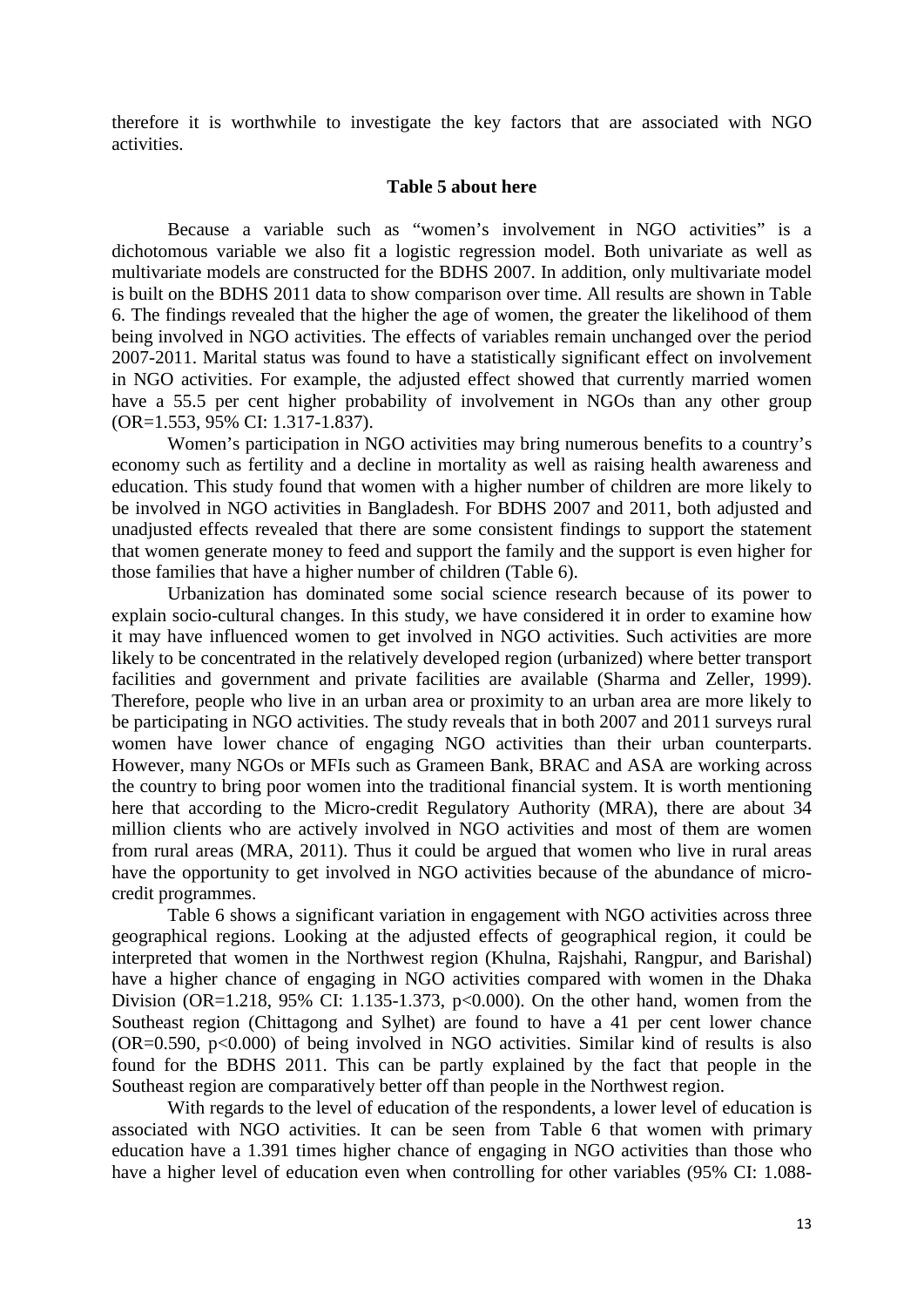1.813). Analysis of the BDHS 2011 also shows the similar result. This emphasises the fact that the vast majority of women engaged in NGO activities come from poor educational backgrounds. A similar finding also emerged for the level of education of their partners. Both surveys indicate the fact that women are likely to engage in NGO activities when the partner education is relatively lower as compared with the higher educated partners.

Economists are always keen to understand the effects of wealth on social outcomes. Generally, this study indicates that poorer women are more likely to be active in NGO activities than richer women. For example, in an unadjusted model, the involvement in NGO activities of the poorest women is 2.486 times  $(95\% \text{ CI: } 2.182\text{-}2.832, \text{ p} < 0.000)$  higher than the richest group of women. On the other hand, for an adjusted model using the BDHS 2007 the wealth index for the poorest is found to be 1.706 (95% CI: 1.435-2.029). The result remains statistically important and consistent even after controlling for the other variables. Furthermore, the analysis of the BDHS 2011 also show similar trend which explains that women have higher chance of involving in NGO activities if they come from lower wealth index. Thus it can be concluded that the lower the wealth index quintile the higher the probability for involvement in NGO activities in Bangladesh.

## **Table 6 about here**

## **Conclusions**

This study examined the economic activities of women in Bangladesh on the basis of the macro-level data on women's participation in the labour force, continuity of their employment and participation in NGO activities. A set of socioeconomic and demographic characteristics of women was used including the age of the women, their marital status, number of living children, place of residence, geographical region, education and wealth index in order to examine the effects on women's economic activities in Bangladesh. Firstly, we attempted to understand the types of women's occupations in Bangladesh; secondly, we mapped women's continuity of employment, and finally, identified the key determinants of women's involvement in NGO activities as well as economic activities in Bangladesh. This study indicates that female labour force participation has been gradually increasing in Bangladesh but the rate is not an encouraging one when compared to participation of male counterparts. This indicates that a big gender gap still exists in labour market participation. Moreover, variation in economic participation is also found to be significant for age cohorts. It is suggested that policy-makers should take the finding seriously in order to balance equal participation by age and sex in labour market. The study has revealed that among those employed a vast majority of women are performing economic activities in farming, agriculture and poultry industries particularly in the homesteads. Women in Bangladesh have a long tradition of involvement in this sector and may well prefer to keep engaging in it because of socio-cultural norms. It is likely to be continued unless other sectors are developed in Bangladesh particularly in rural setting. In such a case, micro-credit may play an important role in income generation, alleviating poverty through entrepreneurship and more importantly encouraging people to involve in various types of economic activities (Rahman and Khan, 2013).

The findings indicate that age, marital status, number of children living in the household, place of residence, geographical location, education, partner's education and the wealth index are important factors in enabling women's involvement in labour market. In other words, those women involved in the labour market generally tended to come from poor backgrounds, have very little education, live in the Northwest geographical region and have a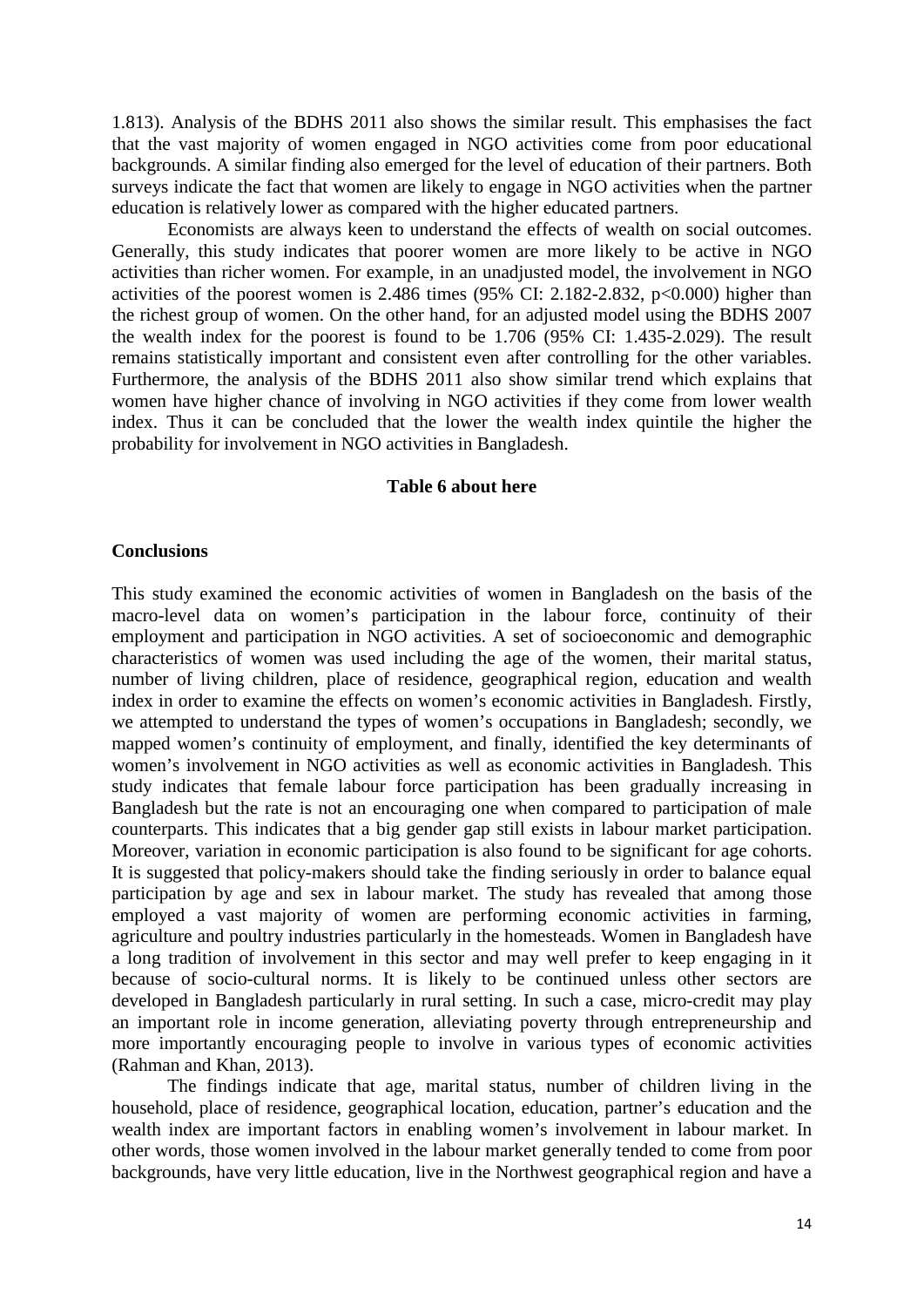large family living in the same house. The empirical findings confirm the theoretical linkages as to how socio-economic and demographic factors are associated with labour-force participation. In other words, it tells us why women are engaged in economic activities and how the government of the country can benefit out of the key findings of research. The results can be used for policy-making purposes at national as well as local authority level. The study shows that recent economic crisis has had negative effect on overall women's participation however, the decline is not found to be significant. On the other hand, there is no decline in NGO sector activities. This indicates that expanding NGO activities particularly micro-credit can help protecting the future economic crisis.

Relatively higher aged women, currently married (persons living in consensual unions or in visiting partnerships), having a higher number of children, living in semi-rural areas, from the North-West region with almost no education and belonging to the poor wealth index quintile are found to be associated more with NGO activities in Bangladesh. A recent study carried out by Rahman and Wright (2013) confirmed that about half of the ASA borrowers are landless and two-fifths of ASA borrowers in Bangladesh have no formal education. The present study has also confirmed that women who come from a poor financial background, currently married and who have a higher number of children living in the household are more likely to engage in economic as well as NGO activities in Bangladesh. It however suggests that the Bangladesh Government should invest in women's education and create more job opportunities for women particularly in the North-West region in order to enhance the country's economy.

Our findings clearly indicate there are potential barriers that are preventing Bangladeshi women from engaging in the labour market that could reinforce the case for reshaping the Government's labour policies. The study shows that education has a positive impact on labour market participation and then increasing educational opportunities can reduce the risk of labour market enrolment. It is generally understood that enhancing women's economic participation has a positive impact at family, community and country levels.

Although the study has carefully selected important variables for multivariate data analysis and assumes that there is no statistically correlation between selected independent variables, however, it appears to be a limitation in the study and thus future study should look at this issue by analysing correlation matrix for model building purposes. There are serious consequences of such limitation. Ignoring it at the analytical stage may mislead the findings of the study. Thus future study should check multicollinearity issues as part of diagnostic tests before developing models.

## **Acknowledgements:**

Authors would like to express their gratitude to the two anonymous reviewers for their constructive comments and useful suggestions that helped us to improve the paper.

## **References**

- Alam, N. and Khuda, B. (2011). "Out migration from Matlab –A rural area of Bangladesh: Directions, Levels and Differentials", *Asian Population Studies* 7(1):35-50.
- Aly, Y.H. and Quisi, I.A. (1996). "Determinants of women labour force participation in Kuwait: A Logit analysis", *The Middle East Business & Economic Review* 8(2):353- 369.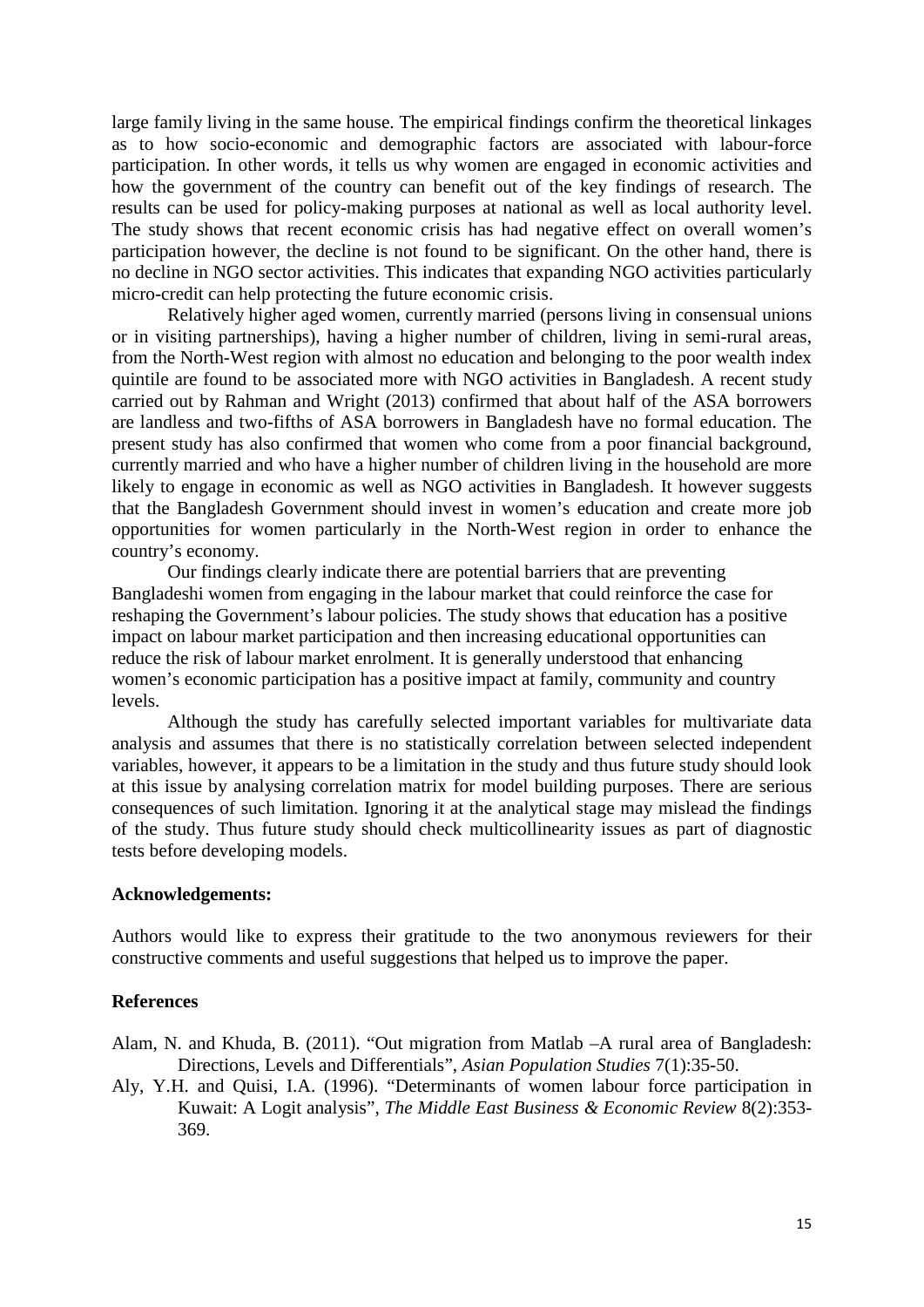Amin, S. and Pebley, A. (1994). "Gender inequality within households: The impact of a women's development programme in 36 Bangladeshi villages", *Bangladesh Development Studies* 22 (2&3):121-154.

Amin, R., Becker, S., and Bayes, A. (1998). NGO-Promoted Microcredit Programs and Women's Empowerment in Rural Bangladesh: Quantitative and Qualitative Evidence, *The Journal of Development Areas* 32(2):221–236.

- ASA (2011). [www.asabd.org](http://www.asabd.org/) (Last accessed on 24/03/2012).
- Asadullah, M.N. and Wahhaj, Z. (2012). Going to school in purdah: Female schooling, mobility norms and madrasas in Bangladesh. IZA DP No. 7059.
- Azid, T., Aslam, M. and Chaudary, M.O. (2001). "Poverty, female labour force participation, and cottage industry: a case study of cloth embroidery in rural Multan", *The Pakistan Development Review* 40(4):1105-1118.
- BBS (2011). Report of the Labour Force Survey 2010, Bangladesh Bureau of Statistics, Statistics Division, Ministry of Planning, Government of Bangladesh.
- BBS (2008). Report of the Labour Force Survey, 2005-2006, Bangladesh Bureau of Statistics, Statistics Division, Ministry of Planning, Government of Bangladesh.
- BBS (2004). Report of the Labour Force Survey, 2002-2003, Bangladesh Bureau of Statistics, Statistics Division, Ministry of Planning, Government of Bangladesh.
- BBS (2002). Report of the Labour Force Survey 1999-2000, Bangladesh Bureau of Statistics, Statistics Division, Ministry of Planning, Government of Bangladesh.
- BBS (2004). *Report on Labour Force Survey (LFS) 2002-03*, Bangladesh Bureau of Statistics, Ministry of planning, December, Bangladesh.
- BBS (2008). *Gender Statistics of Bangladesh*, Bangladesh Bureau of Statistics, Ministry of planning, Bangladesh.
- Becker, G.S. (1965). "A Theory of the Allocation of Time", *Economic Journal* 75(299):493- 517.
- Bhatt, E. (1989). "Toward Empowerment", *World Development* 17(7):1059-1065.
- BRAC (2011). [www.bracbd.org](http://www.bracbd.org/) (Last accessed on 24/03/2012).
- Bradshaw, S., Castellino, J., and Diop, B. (2013). Women's role in economic development: Overcoming the constraints. Background Research Paper, Sustainable Development Solutions Network, A Global Initiative for the United Nations.
- Chan, Y.H. (2003). Biostatistics 103: Qualitative Data-Tests of Independence. *Singapore Medical Journal* 44(10):498-503.
- Chan, Y.H. (2004). Biostatistics 202: Logistic regression analysis. *Singapore Medical Journal* 45(4):149-153.
- Efroymson, D, FitzGerald, S. and Jones, L. (2006). Promoting Male Responsibility for Gender Equality: Summary Report of Research from Bangladesh, India and Vietnam. HealthBridge, Dhaka.
- Elora, S.S. (2004). *Women`s contribution to rural economic activities: Making the invisible visible*, The Centre for Policy Dialogue, CPD Dialogue Report No. 68, Dhaka, Bangladesh.
- Epstein, H. and Kim, J. (2007). AIDS and the power of women, The New York Review, February 15:339-41.
- Faraizi, A., Rahman, T. and McAllister, J. (2011). *Microcredit and Women's Empowerment: A Case Study of Bangladesh*. London: Routledge publisher.
- Grameen Bank (2011). [www.grameen-info.org.](http://www.grameen-info.org/) (Last accessed on 24/03/2012)
- Gronau, R. (1973). "The Intra-family Allocation of Time: the value of housewives´ time" *American Economic Review* 63(4):634-651.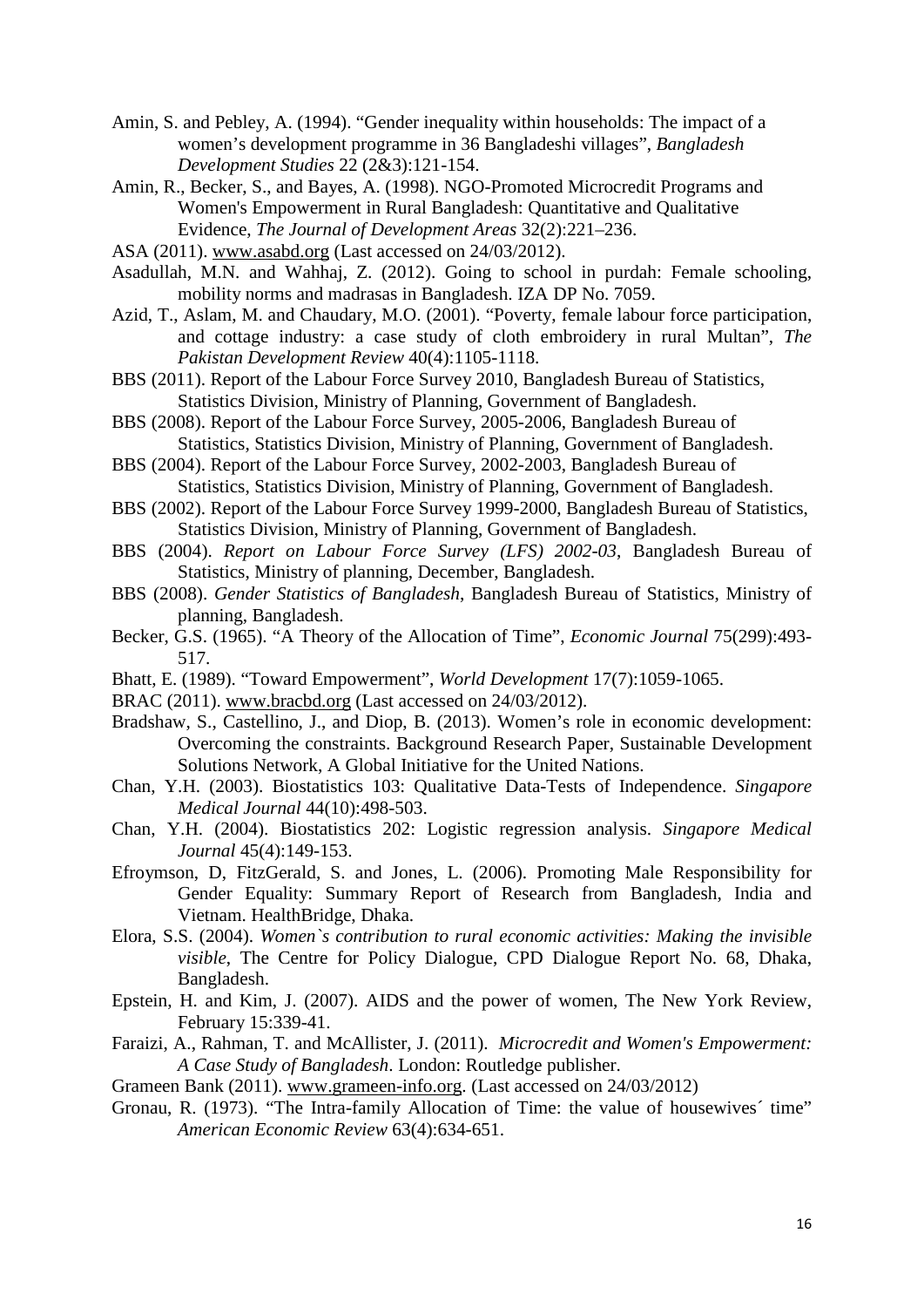- Halim, A. and McCarthy, F. (1985). "Women labourers in rice producing villages of Bangladesh", pp. 221-241. In: *Women in Rice Farming*, Gower publishing company ltd., Aldershot England and International Rice Research Institute, Philippines.
- Hashemi, S.M., Schuler, S.R., and Riley, A.P. (1996). "Rural credit programmes and women's empowerment in Bangladesh", *World Development* 24(4):635-653.
- Hosmer, D.W. and Lemeshow, S. (2001). *Applied Logistic Regression,* Second Edition, London, Wiley.
- Hossain, M. A. and Tisdell, C. A. (2005). Closing the gender gap in Bangladesh: inequality in education, employment and earnings, *International Journal of Social Economics* 32(5):439-453.
- Hossain, M., Bose, M.L., and Ahmad, A. (2004). Nature and Impact of Women's Participation in Economic Activities in Rural Bangladesh. WP04, Lund University, Sweden.
- Hossain, S., Abedin, M.Z., Quddus, M.A., Hossain, S., Banu, T., Ara, S. And Ahmed, D. (1988). Women's contributions to homestead agricultural production systems in Bangladesh. Bangladesh Academy for Rural Development, December, 335pp.
- Islam, N. (2006). "Exploitation of domestic workers" in The Daily Star (Bangladesh newspaper), December 21, [\(http://www.thedailystar.net/2006/12/21/d612211502116.htm\)](http://www.thedailystar.net/2006/12/21/d612211502116.htm). [Last accessed on 30/03/2012]
- IRRI (2003). The Poverty Elimination Through Rice Research Assistance (PETRRA) Project Working Paper for  $4<sup>th</sup>$  Output Review, in collaboration with IRRI, Dhaka, Bangladesh.
- Jahan, I. (1990). Country paper-Bangladesh. In *Gender issues in agriculture: papers and proceedings of the regional conference on gender issues in agriculture*. Manila, 5-6 December. ADB and UNIFEM.
- Kabeer, N. (2001). "Conflicts over Credit: Re-Evaluating the Empowerment Potential of Loans to Women in Rural Bangladesh", *World Development* 29(1):63-84.
- Kabeer, N. (2005). Is Microfinance a 'Magic Bullet' for Women's Empowerment? Analysis of Findings from South Asia, *Economic and Political Weekly* 4709–4718.
- Karim, K.M.R. and Law, C.K. (2013). Gender Ideology, Microcredit Participation and Women's Status in Rural Bangladesh, *International Journal of Sociology and Social Policy* 33(1):45-62.
- Kato, M.P. and Kratzer, J. (2013). Empowering Women through Microfinance: Evidence from Tanzania, *ACRN Journal of Entrepreneurship Perspectives* 2(1):31-59.
- Khan, H. T. A. and Raeside, R. (1997). "Factors affecting the most recent fertility rates in urban-rural Bangladesh", *Social Science and Medicine* 44(3):279-289.
- Khan, H.T.A. and Flynn, M. (2015). Self-Reported Health Status of Older Adults in Malaysia and Singapore: Evidence from the 2007 Global Ageing Survey, *Applied Research Quality Life,* published online, DOI 10.1007/s11482-015-9390-2
- Khan, M. R and Ara, F. (2006). Women, Participation and Empowerment in local Government: Bangladesh Union Parishad Perspective, *Asian Affairs* 29(1):73-00.
- Khandker, S., Baqui, K. and Khan, Z. (1995). Grameen Bank: Performance and Sustainability, World Bank Discussion Paper 306, Washington D.C.
- Khuda, B. (2014). Labour force and employment in Bangladesh, *Asian Profile* 42(2):185- 199.
- Levin, G. (2012). Critique of microcredits: A development model, *Pursuit* 4(1):109-117, http://trace.tennessee.edu/pursuit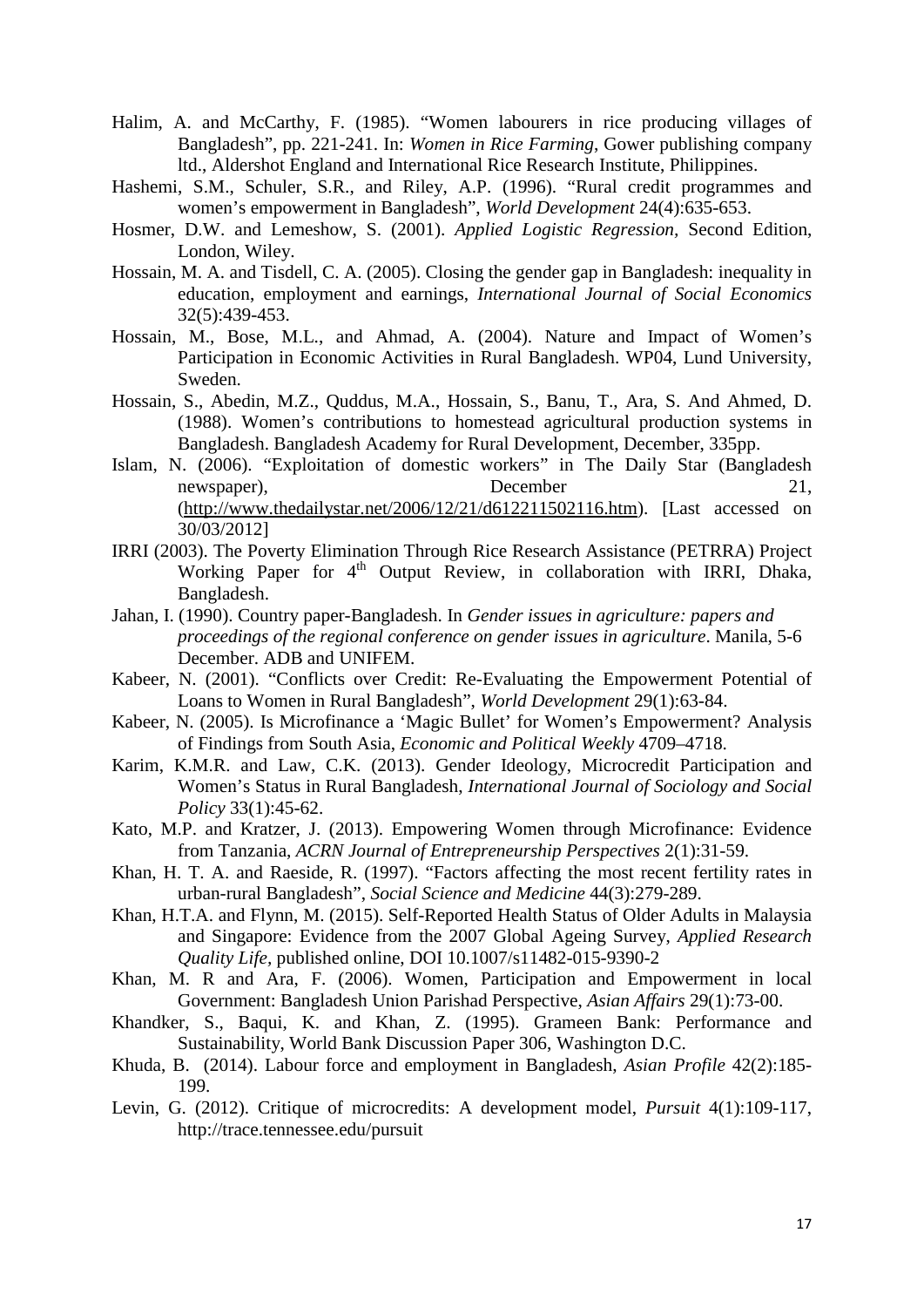- McCarthy, F.E. and Feldman, S. (1988). Processes of impoverishment in Bangladesh: Reconceptualising poverty and resources, *The Journal of Social Studies* 39, Dhaka, Bangladesh.
- Mehra, R. (1997). "Women, Empowerment and Economic Development", *The Annals of the American Academy of Political and Social Science*, 554:136-149.
- MRA (2010). *NGO-MFIs in Bangladesh*, Vol. VII. Microcredit Regulatory Authority, Dhaka.
- NIPORT (2009) *Bangladesh Demographic and Health Survey 2007 (BDHS 2007)*. National Institute of Population Research and Training (NIPORT), Mitra and Associates, and ORC Macro. Dhaka, Bangladesh and Calverton, Maryland. [\(http://www.measuredhs.com/pubs/pdf/](http://www.measuredhs.com/pubs/pdf/) FR207/FR207[April-10-2009].
- NIPORT (2013). *Bangladesh Demographic and Health Survey 2011 (BDHS 2011)*. National Institute of Population Research and Training (NIPORT), Mitra and Associates, and ORC Macro. Dhaka, Bangladesh and Calverton, Maryland. <https://dhsprogram.com/pubs/pdf/FR265/FR265.pdf>
- NGO Affairs Bureau (2011). Prime Minister's Office, People of the Republic of Bangladesh, Dhaka.
- Osmani, K.N.L. (2007). A breakthrough in women's bargaining power: The impact of microcredit. *Journal of International Development* 19(5): 695–716.
- Paris, T.R., Chowdhury, A. and Bose, M.L. (2004). Changing women's roles in homestead management: Mainstreaming women in rural development, CPD paper 42, Dhaka.
- Pitt, M.M., Khandker, S.R., and Cartwright, J. (2006). Empowering women with micro finance: Evidence from Bangladesh. *Economic Development and Cultural Change* 54(4): 791–831.
- Rahman, T. M. (2010), Micro-credit programme of ASA: Is it a way out from the poverty? MSc Dissertation, Middlesex University Business School, London.
- Rahman, I.R. and Islam, R. (2013) Female Labour Force Participation in Bangladesh: trends, drivers and barriers. International Labour Organisation, ILO Asia-Pacific Working Paper Series.
- Rahman, T.M. and Khan, H.T.A. (2013). The effectiveness of the microcredit programme in Bangladesh, *Local Economy* 28(1):85-98.
- Rahman, T.M and Wright, R. (2012). Is ASA Micro-credit Reaching the Poor in Bangladesh? *ASA University Review* 6(2):1-10.
- Rothschild, C.S. and Mahmud, S. (1989). Women's roles in agriculture: present trends and potential for growth. Bangladesh Agriculture Sector Review, sponsored by UNDP and UNIFEM, Dhaka, Bangladesh.
- Sadaquat, B. M. and Sheikh, A. Q. (2011). "Employment situation of women in Pakistan", *International Journal of Social Economics* 38 (2):98-113.
- Safilios-Rothecshild, C. and Mahmood, S. (1989). Women's roles in agriculture: Present trends and potentials for growth, Agriculture Sector Review, UNDP and UNIFEM, Dhaka.
- Sen, G. (1997). Empowerment as an approach to poverty, Human Development Report 1997, Working Paper Series number 97/07.
- Shah, N.M. (1986). "Changes in women role in Pakistan: Are the volume and pace adequate?" *The Pakistan Development Review* 25(3):339-363.
- Sharma, M and Zeller, M (1999) Placement and Outreach of Group-Based Credit Organizations: The Cases of ASA, BRAC and PROSHIKA in Bangladesh. *World Development* 27(12):2123-2136.
- Sultana, N., Nazli, H. and Malik, S.J (1994). "Determining of women time allocation in selected districts of rural Pakistan", *The Pakistan Development Review* 33 (4):1141- 1153.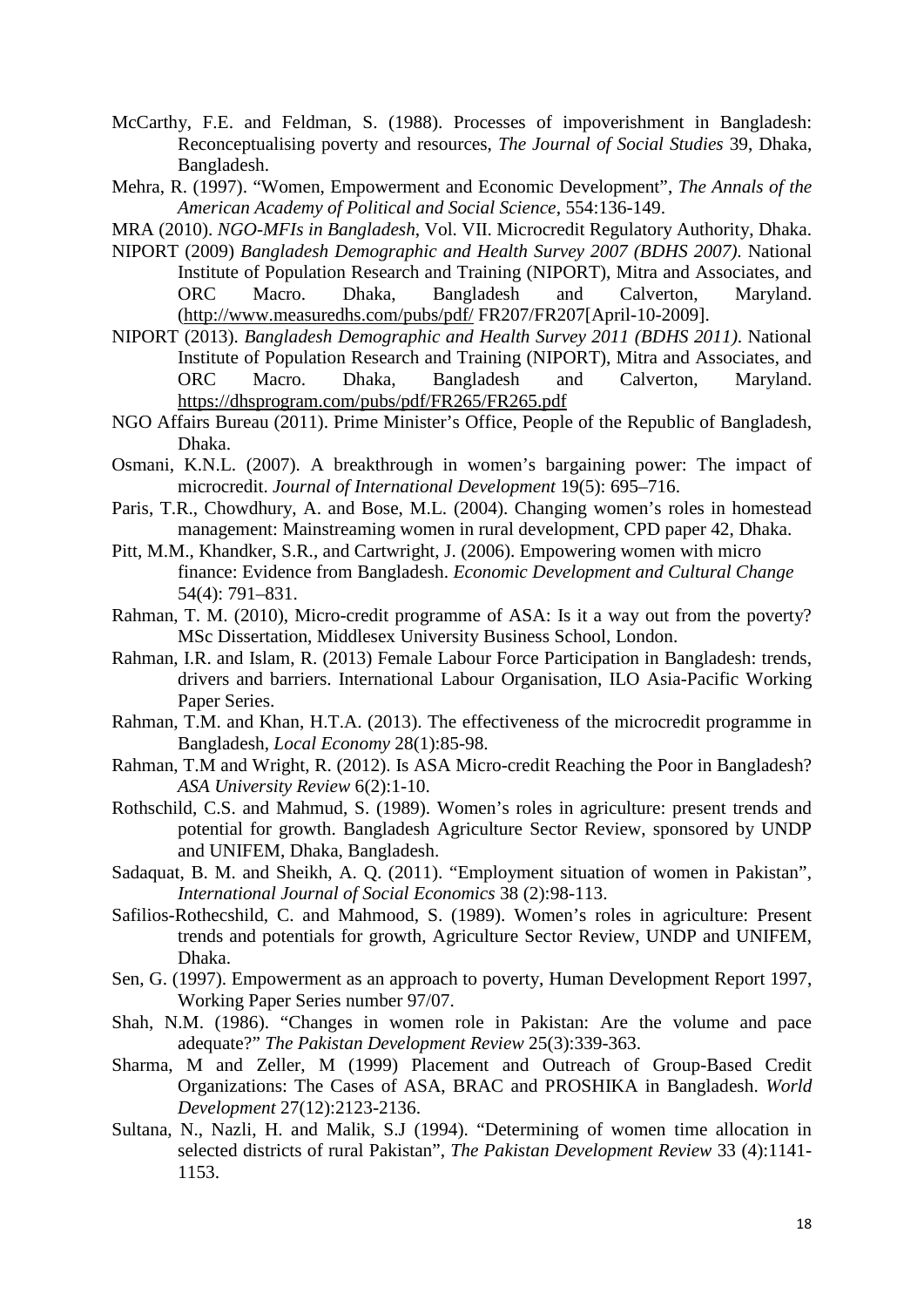- Torri, M. and Martinez, A. (2011). Gender Empowerment and Equality in Rural India: Are Women's Community-Based Enterprises the Way Forward? *Journal of International Women's Studies* 12(1):157-176.
- Tripathi, S. (2006). Microcredit Won't Make Poverty History, Guardian Unlimited (Oct. 17). - See more at:

http://ssir.org/articles/entry/microfinance\_misses\_its\_mark#sthash.NftUMIJv.dpuf

- Verik, S. (2014). Female Labour Force Participation in Developing Countries, IZA World of Labour, September 87.
- Waring, M. (2003). "Counting for Something! Recognising women's contribution to the global economy through alternative accounting systems" in *Gender and Development* 11(1):35-43.
- Westergaard, K. (1983). *Pauperization and Rural Women in Bangladesh: A Case Study.*  BARD, Comilla, Bangladesh.
- World Bank (2012). [www.worldbank.org.](http://www.worldbank.org/) (Last accessed on 24/03/2012).
- Zug, S. (2006). "Monga Seasonal Food Insecurity in Bangladesh Bringing the Information Together" *The Journal of Social Studies* vol.111, July-Sept. Centre for Social Studies, Dhaka.

# **Endnotes:**

- 1. As on 31 December 2010, 3652 Micro Financial Institutions around the world reported their total number of borrowers.
- 2. According to the World Bank people are living on less than \$1.25 a day, are under the poverty.
- 3. Monga is a seasonal food insecurity in ecologically vulnerable and economically weak parts of north-western Bangladesh, primarily caused by an employment and income deficit before aman2 is harvested. It mainly affects those rural poor, who have an undiversified income that is directly or indirectly based on agriculture.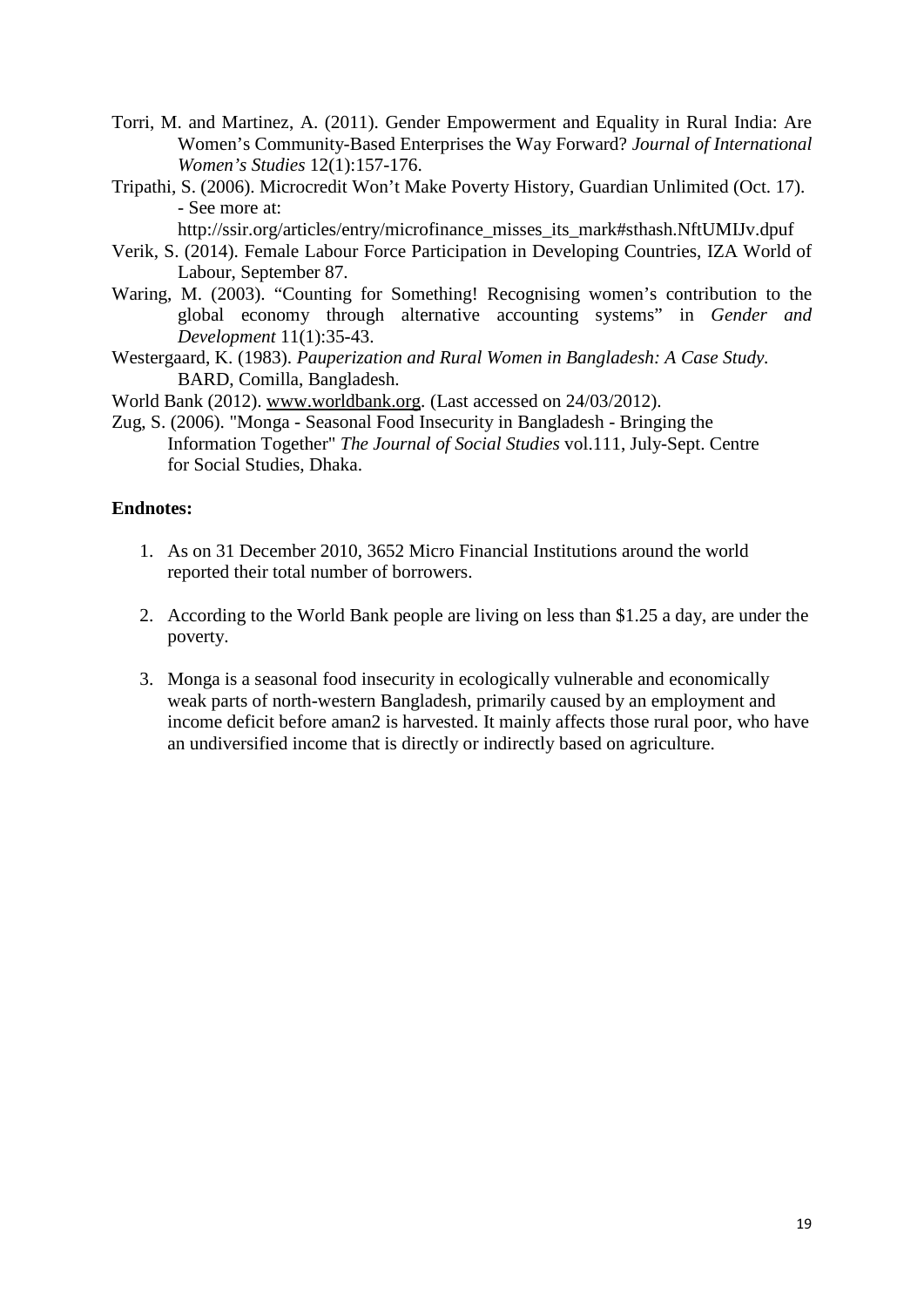| Age        | 1999-2000 |        |      | 2002-2003 |      | 2005-2006 |                          | 2010                     |  |
|------------|-----------|--------|------|-----------|------|-----------|--------------------------|--------------------------|--|
| (in years) | Male      | Female | Male | Female    | Male | Female    | Male                     | Female                   |  |
| 15-19      | 55.9      | 23.4   | 58.9 | 38.2      | 62.9 | 13.8      | 48.4                     | 29.4                     |  |
| $20 - 24$  | 74.0      | 26.3   | 84.9 | 26.7      | 80.4 | 29.0      | 75.9                     | 41.0                     |  |
| 25-29      | 91.3      | 27.1   | 97.7 | 27.5      | 95.3 | 33.7      | 98.2                     | 44.7                     |  |
| $30 - 34$  | 95.7      | 26.5   | 99.7 | 27.5      | 98.7 | 34.9      | 97.3                     | 46.6                     |  |
| 35-39      | 98.2      | 25.7   | 99.8 | 28.1      | 98.8 | 34.8      | 98.3                     | 47.7                     |  |
| $40 - 44$  | 97.8      | 26.6   | 99.7 | 25.6      | 97.7 | 35.2      | 98.1                     | 46.2                     |  |
| 45-49      | 97.6      | 23.4   | 99.5 | 22.6      | 97.8 | 32.6      | 97.4                     | 47.6                     |  |
| 50-54      | 95.8      | 18.3   | 99.2 | 19.9      | 95.4 | 31.1      | 94.1                     | 10.3                     |  |
| 55-59      | 93.5      | 18.4   | 97.3 | 17.2      | 92.7 | 27.7      | 88.5                     | 11.2                     |  |
| $60 - 65$  | 81.4      | 11.1   | 87.8 | 13.4      | 82.7 | 22.6      | 77.2                     | 6.6                      |  |
| $65+$      | 56.6      | 9.0    | 66.1 | 8.7       | 59.3 | 14.8      | $\overline{\phantom{0}}$ | $\overline{\phantom{0}}$ |  |
| Total      | 84.0      | 23.9   | 87.4 | 26.1      | 85.8 | 29.2      | 82.5                     | 36.0                     |  |

| Table 1: Labour Force Participation Rates in Percent (Aged 15 years or more) by Age and Gender: Evidence from |
|---------------------------------------------------------------------------------------------------------------|
| <i>Labour Force Survey</i> (LFS) in Bangladesh                                                                |

*Sources: The Bangladesh Labour Force Surveys, 2000, 2003, 2006 and 2010 (BBS, 2002, 2004, 2008, 2011)*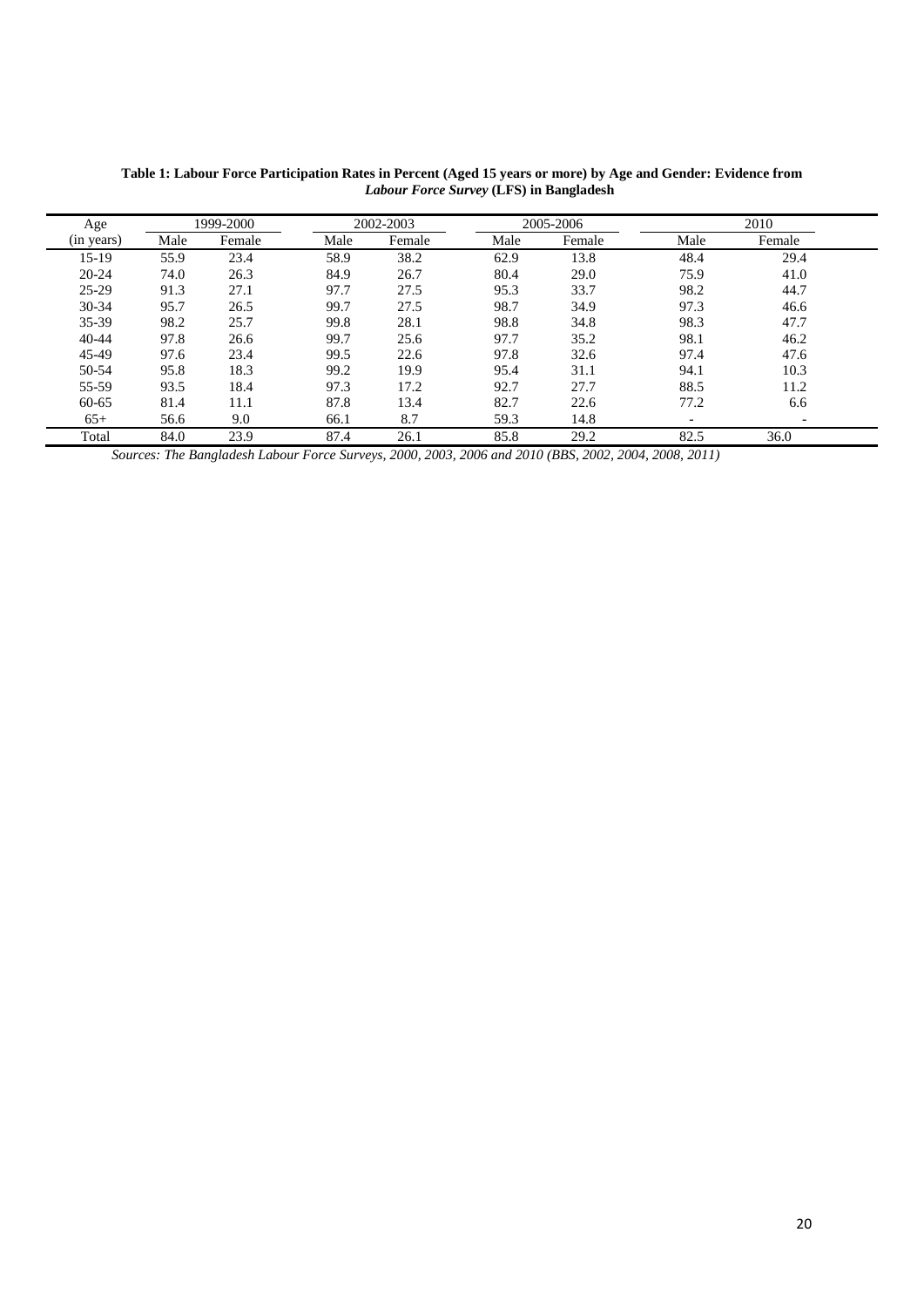| <b>Characteristics of respondents</b> | <b>Survey question ID</b> | <b>Measurement of variables</b>            | ${\bf N}$ | $\frac{0}{0}$ |
|---------------------------------------|---------------------------|--------------------------------------------|-----------|---------------|
| Occupation of women                   | V716                      | Non-employed                               | 7147      | 65.0          |
|                                       |                           | Professional                               | 128       | 1.2           |
|                                       |                           | <b>Business</b>                            | 230       | 2.1           |
|                                       |                           | Semi-skilled labour                        | 1015      | 9.2           |
|                                       |                           | Farmer/poultry worker                      | 1933      | 17.6          |
|                                       |                           | Unskilled labour                           | 523       | 4.8           |
|                                       |                           | Other                                      | 11        | 0.1           |
|                                       |                           |                                            |           |               |
| Continuity of employment              | V731                      | Otherwise                                  | 7145      | 65.0          |
| (worked in last 12 months)            |                           | Employed all the year                      | 3851      | 35.0          |
| Age in years                          | V013                      | 15-24                                      | 3599      | 32.7          |
|                                       |                           | 25-34                                      | 3590      | 32.7          |
|                                       |                           | 35-49                                      | 3807      | 34.6          |
| Marital status                        | S105A                     | Divorced/separated/widowed                 | 804       | 7.3           |
|                                       |                           | Currently married                          | 1019      | 92.7          |
|                                       |                           |                                            | 2         |               |
| Number of living children             | V218                      | $\boldsymbol{0}$                           | 1212      | 11.0          |
|                                       |                           | $1 - 2$                                    | 5144      | 46.8          |
|                                       |                           | $3+$                                       | 4640      | 42.2          |
|                                       |                           |                                            |           |               |
| Type of place of residence            | V025                      | Urban                                      | 2482      | 22.6          |
|                                       |                           | Rural                                      | 8514      | 77.4          |
| Geographical regions                  | V <sub>024</sub>          | Barishal                                   | 662       | 6.0           |
|                                       |                           | Chittagong                                 | 2023      | 18.4          |
|                                       |                           | Dhaka                                      | 3431      | 31.2          |
|                                       |                           | Khulna                                     | 1396      | 12.7          |
|                                       |                           | Rajshahi                                   | 2776      | 25.2          |
|                                       |                           | Sylhet                                     | 707       | 6.4           |
| <b>Educational attainment</b>         | V106                      | No education                               | 3746      | 34.1          |
|                                       |                           | Primary                                    | 3263      | 29.7          |
|                                       |                           | Secondary                                  | 3341      | 30.4          |
|                                       |                           | Higher                                     | 646       | 5.9           |
| Partner's educational                 | V701                      | No education                               | 3915      | 35.6          |
| attainment                            |                           | Primary                                    | 2888      | 26.3          |
|                                       |                           | Secondary                                  | 2846      | 25.9          |
|                                       |                           | Higher                                     | 1334      | 12.1          |
| Wealth index                          | V190                      | Poorest                                    | 2115      | 19.2          |
|                                       |                           | Poorer                                     | 2157      | 19.6          |
|                                       |                           | Middle                                     | 2186      | 19.9          |
|                                       |                           | Richer                                     | 2259      | 20.5          |
|                                       |                           | Richest                                    | 2278      | 20.7          |
|                                       |                           |                                            |           |               |
| Involvement in NGO                    | S116A                     | Belongs to Grameen Bank (yes, no)          | 1470      | 13.4          |
| activities                            | S116B                     | Belongs to BRAC (yes, no)                  | 932       | 8.5           |
|                                       | S116C                     | Belongs to ASHA (yes, no)                  | 1225      | 11.1          |
|                                       | S116D                     | Belongs to PROSHIKA (yes, no)              | 90        | 0.8           |
|                                       | S116E                     | Belongs to BRDB (yes, no)                  | 127       | 1.2           |
|                                       | S116F                     | Belongs to Mothers Club (yes, no)          | 3         | $0.0\,$       |
|                                       | S116G                     | Belongs to other organisation (yes,<br>no) | 1583      | 14.4          |

## **Table 2: Description of variables used in the study and their summary analysis (BDHS, 2007)**

 *Note: Total study sample: 10,996 women. Same set of variables are also considered for BDHS 2011.*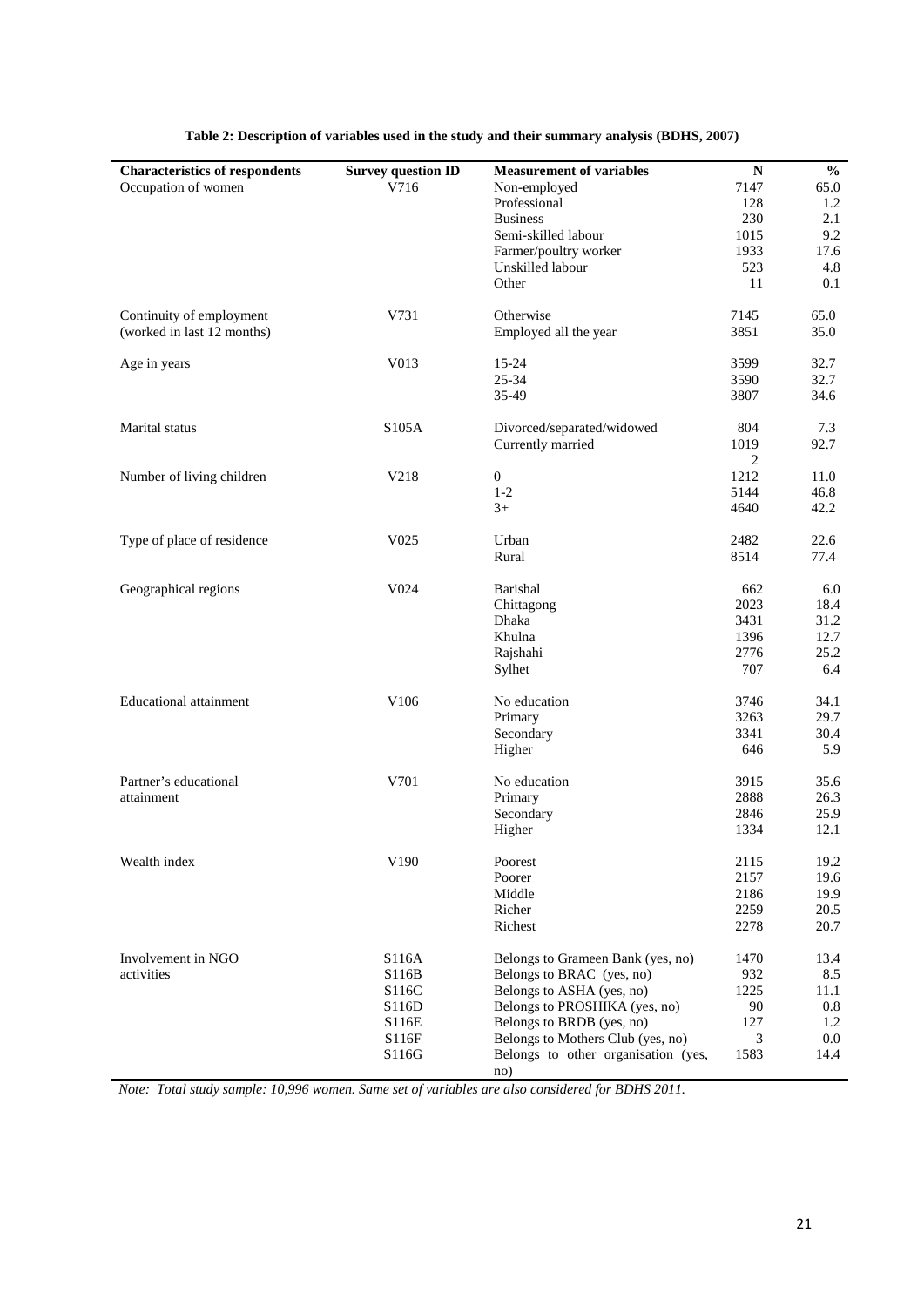|                             | $\mathbf N$ | Non-     | Profe-  | <b>Business</b> | Semi    | Farmer/ | Unskilled | Other   |
|-----------------------------|-------------|----------|---------|-----------------|---------|---------|-----------|---------|
| Variable                    |             | employed | ssional |                 | skilled | poultry | labour    |         |
|                             |             |          |         |                 | labour  | worker  |           |         |
| Age of women:               |             |          |         |                 |         |         |           |         |
| 15-24                       | 3599        | 74.1     | 0.7     | 1.2             | 9.6     | 12.1    | 2.3       | $0.0\,$ |
| 25-34                       | 3590        | 59.5     | 1.7     | 1.7             | 10.3    | 20.9    | 5.9       | 0.1     |
| $35+$                       | 3807        | 61.8     | $1.1\,$ | 3.3             | 7.8     | 19.8    | 6.0       | $0.2\,$ |
|                             |             |          |         |                 |         |         |           |         |
| Marital status:             |             |          |         |                 |         |         |           |         |
| Divorced/separated/widowed  | 804         | 43.1     | 0.7     | 4.7             | 14.8    | 13.6    | 22.4      | 0.6     |
| Currently married           | 10192       | 66.8     | 1.2     | 1.9             | 8.8     | 17.9    | 3.4       | 0.1     |
|                             |             |          |         |                 |         |         |           |         |
| Number of living children:  |             |          |         |                 |         |         |           |         |
| $\mathbf{0}$                | 1212        | 73.3     | 1.8     | 0.8             | 11.1    | 8.6     | 4.2       | 0.2     |
| $1-2$                       | 5144        | 65.0     | 1.6     | 2.1             | 10.2    | 16.2    | 4.7       | 0.1     |
| $3+$                        | 4640        | 63.3     | 0.5     | 2.4             | 7.6     | 21.5    | 5.0       | 0.1     |
|                             |             |          |         |                 |         |         |           |         |
| Type of place of residence: |             |          |         |                 |         |         |           |         |
| Urban                       | 2482        | 67.6     | 2.1     | 2.5             | 14.5    | 5.4     | 7.7       | 0.1     |
| Rural                       | 8514        | 64.3     | 0.9     | $2.0\,$         | 7.7     | 21.1    | 3.9       | 0.1     |
|                             |             |          |         |                 |         |         |           |         |
| Geographical regions:       |             |          |         |                 |         |         |           |         |
| Barishal                    | 662         | 76.1     | 1.4     | 2.1             | 6.5     | 10.9    | 3.0       | 0.0     |
| Chittagong                  | 2023        | 76.2     | 0.9     | 1.1             | 10.0    | 8.0     | 3.7       | 0.1     |
| Dhaka                       | 3431        | 63.7     | 1.1     | 1.7             | 9.8     | 18.6    | 5.0       | 0.1     |
| Khulna                      | 1396        | 60.6     | 1.6     | 3.2             | 9.7     | 20.4    | 4.5       | 0.0     |
| Rajshahi                    | 2776        | 53.5     | 1.2     | 3.0             | 9.6     | 27.1    | 5.5       | 0.1     |
| Sylhet                      | 707         | 83.3     | $0.8\,$ | 1.0             | 4.4     | 4.1     | 6.1       | 0.3     |
|                             |             |          |         |                 |         |         |           |         |
| Education of respondent:    |             |          |         |                 |         |         |           |         |
| No education                | 3746        | 56.1     | 0.1     | 3.0             | 8.0     | 22.8    | 9.6       | 0.3     |
| Primary                     | 3263        | 65.5     | 0.2     | 2.1             | 8.5     | 20.0    | 3.7       | 0.0     |
| Secondary                   | 3341        | 74.2     | 0.6     | 1.4             | 10.6    | 12.0    | 1.1       | $0.0\,$ |
| Higher                      | 646         | 66.8     | 15.8    | 0.3             | 12.4    | 3.9     | 0.8       | $0.0\,$ |
| Partner's education:        |             |          |         |                 |         |         |           |         |
| No education                | 3915        | 57.5     | 0.0     | 2.3             | 8.8     | 23.2    | 8.0       | 0.2     |
| Primary                     | 2888        | 66.3     | 0.1     | 2.6             | 8.5     | 17.9    | 4.4       | 0.1     |
| Secondary                   | 2846        | 70.1     | 0.7     | 2.0             | 10.4    | 14.1    | 2.6       | 0.0     |
| Higher                      | 1334        | 73.2     | 7.7     | 0.7             | 9.7     | 8.0     | 0.6       | 0.0     |
|                             |             |          |         |                 |         |         |           |         |
| Wealth index:               |             |          |         |                 |         |         |           |         |
| Poorest                     | 2115        | 52.8     | 0.0     | 2.3             | 5.8     | 30.7    | 7.9       | 0.4     |
| Poorer                      | 2157        | 59.4     | 0.3     | 2.6             | 9.6     | 22.9    | 5.1       | 0.0     |
| Middle                      | 2186        | 67.6     | 0.4     | 1.7             | 8.3     | 17.7    | 4.4       | $0.0\,$ |
| Richer                      | 2259        | 68.9     | 1.4     | $2.7\,$         | 11.2    | 13.4    | $2.5\,$   | $0.0\,$ |
| Richest                     | 2278        | 75.6     | 3.6     | $1.2\,$         | 11.1    | 4.6     | 4.0       | $0.0\,$ |
|                             |             |          |         |                 |         |         |           |         |
| Involvement in NGO:         |             |          |         |                 |         |         |           |         |
| Yes                         | 4109        | 55.9     | 0.8     | 3.6             | 11.7    | 22.6    | 5.3       | $0.0\,$ |
| $\rm No$                    | 6883        | 70.9     | 1.4     | 1.2             | 7.8     | 14.6    | 4.4       | $0.2\,$ |
|                             |             |          |         |                 |         |         |           |         |

## **Table 3: Percent distribution of women's participation in economic activities by selected variables (BDHS, 2007)**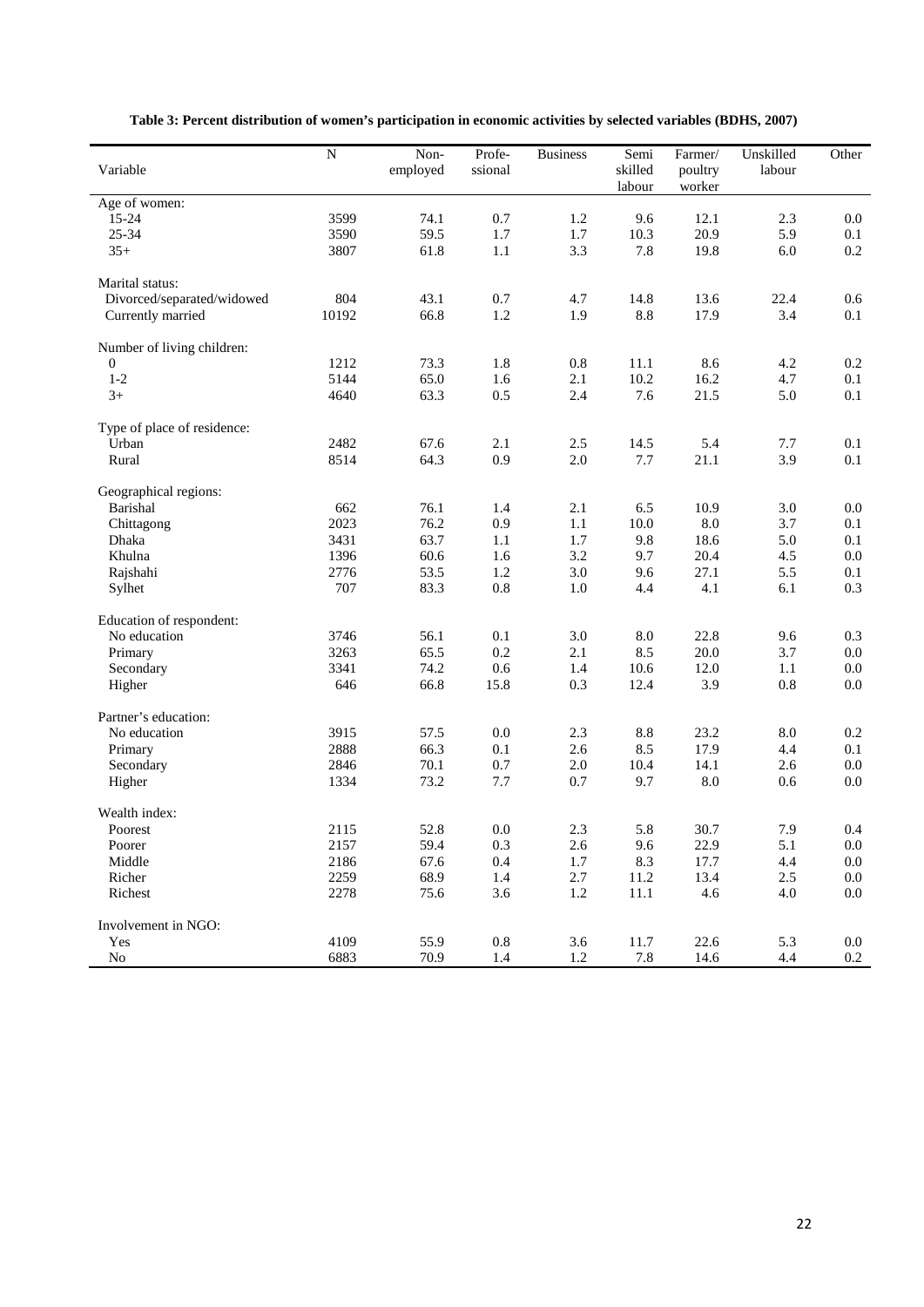|                             | <b>Employment</b> status |          |               |          | NGO involvement |               |  |  |
|-----------------------------|--------------------------|----------|---------------|----------|-----------------|---------------|--|--|
| Variables                   | Employed                 | Non-     | $\chi^2$ test | Involved | Non-            | $\chi^2$ test |  |  |
|                             |                          | employed | P-value       |          | involved        | P-value       |  |  |
| Age of women:               |                          |          |               |          |                 |               |  |  |
| $15 - 24$                   | 26.0                     | 74.0     | 0.00          | 30.6     | 69.4            | 0.00          |  |  |
| $25 - 34$                   | 40.6                     | 59.4     |               | 41.6     | 58.4            |               |  |  |
| $35+$                       | 38.3                     | 61.7     |               | 39.9     | 60.1            |               |  |  |
| Marital status:             |                          |          |               |          |                 |               |  |  |
| Divorced/separated/widowed  | 57.0                     | 43.0     | 0.00          | 29.2     | 70.8            | $0.00\,$      |  |  |
| Currently married           | 33.3                     | 66.7     |               | 38.0     | 62.0            |               |  |  |
| Number of living children:  |                          |          |               |          |                 |               |  |  |
| $\boldsymbol{0}$            | 26.7                     | 73.3     | 0.00          | 18.6     | 81.4            | 0.00          |  |  |
| $1 - 2$                     | 35.2                     | 64.8     |               | 36.8     | 63.2            |               |  |  |
| $3+$                        | 37.0                     | 63.0     |               | 43.0     | 57.0            |               |  |  |
| Type of place of residence: |                          |          |               |          |                 |               |  |  |
| Urban                       | 32.5                     | 67.5     | 0.00          | 33.4     | 66.6            | 0.00          |  |  |
| Rural                       | 35.8                     | 64.2     |               | 38.6     | 61.4            |               |  |  |
|                             |                          |          |               |          |                 |               |  |  |
| Geographical regions:       |                          |          |               |          |                 |               |  |  |
| Barishal                    | 24.0                     | 76.0     | $0.00\,$      | 42.3     | 57.7            | 0.00          |  |  |
| Chittagong                  | 24.0                     | 76.0     |               | 27.7     | 72.3            |               |  |  |
| Dhaka                       | 36.3                     | 63.7     |               | 37.1     | 62.9            |               |  |  |
| Khulna                      | 39.5                     | 60.5     |               | 46.2     | 53.8            |               |  |  |
| Rajshahi                    | 46.5                     | 53.5     |               | 42.2     | 57.8            |               |  |  |
| Sylhet                      | 16.8                     | 83.2     |               | 25.6     | 74.4            |               |  |  |
| Education of respondent:    |                          |          |               |          |                 |               |  |  |
| No education                | 43.9                     | 56.1     | 0.00          | 42.9     | 57.1            | 0.00          |  |  |
| Primary                     | 34.5                     | 65.5     |               | 41.8     | 58.2            |               |  |  |
| Secondary                   | 25.9                     | 74.1     |               | 30.3     | 69.7            |               |  |  |
| Higher                      | 33.2                     | 66.8     |               | 19.7     | 80.3            |               |  |  |
| Partner's education:        |                          |          |               |          |                 |               |  |  |
| No education                | 42.6                     | 57.4     | 0.00          | 43.8     | 56.2            | 0.00          |  |  |
| Primary                     | 33.7                     | 66.3     |               | 41.2     | 58.8            |               |  |  |
| Secondary                   | 29.9                     | 70.1     |               | 32.2     | 67.8            |               |  |  |
| Higher                      | 26.8                     | 73.2     |               | 21.4     | 78.6            |               |  |  |
| Wealth index:               |                          |          |               |          |                 |               |  |  |
| Poorest                     | 47.2                     | 52.8     | 0.00          | 42.6     | 57.4            | 0.00          |  |  |
| Poorer                      | 40.7                     | 59.3     |               | 43.8     | 56.2            |               |  |  |
| Middle                      | 32.6                     | 67.4     |               | 40.8     | 59.2            |               |  |  |
| Richer                      | 31.2                     | 68.8     |               | 37.6     | 62.4            |               |  |  |
| Richest                     | 24.5                     | 75.5     |               | 23.0     | 77.0            |               |  |  |
| Involvement in NGO:         |                          |          |               |          |                 |               |  |  |
| Yes                         | 44.2                     | 55.8     | $0.00\,$      |          |                 |               |  |  |
| $\rm No$                    | 29.6                     | 70.4     |               |          |                 |               |  |  |
|                             |                          |          |               |          |                 |               |  |  |

#### **Table 4: Percent distribution of women employment as well as NGO activities in Bangladesh (BDHS, 2007) by selected variables**

*Note: Others are subsequently included under the non-employed category.*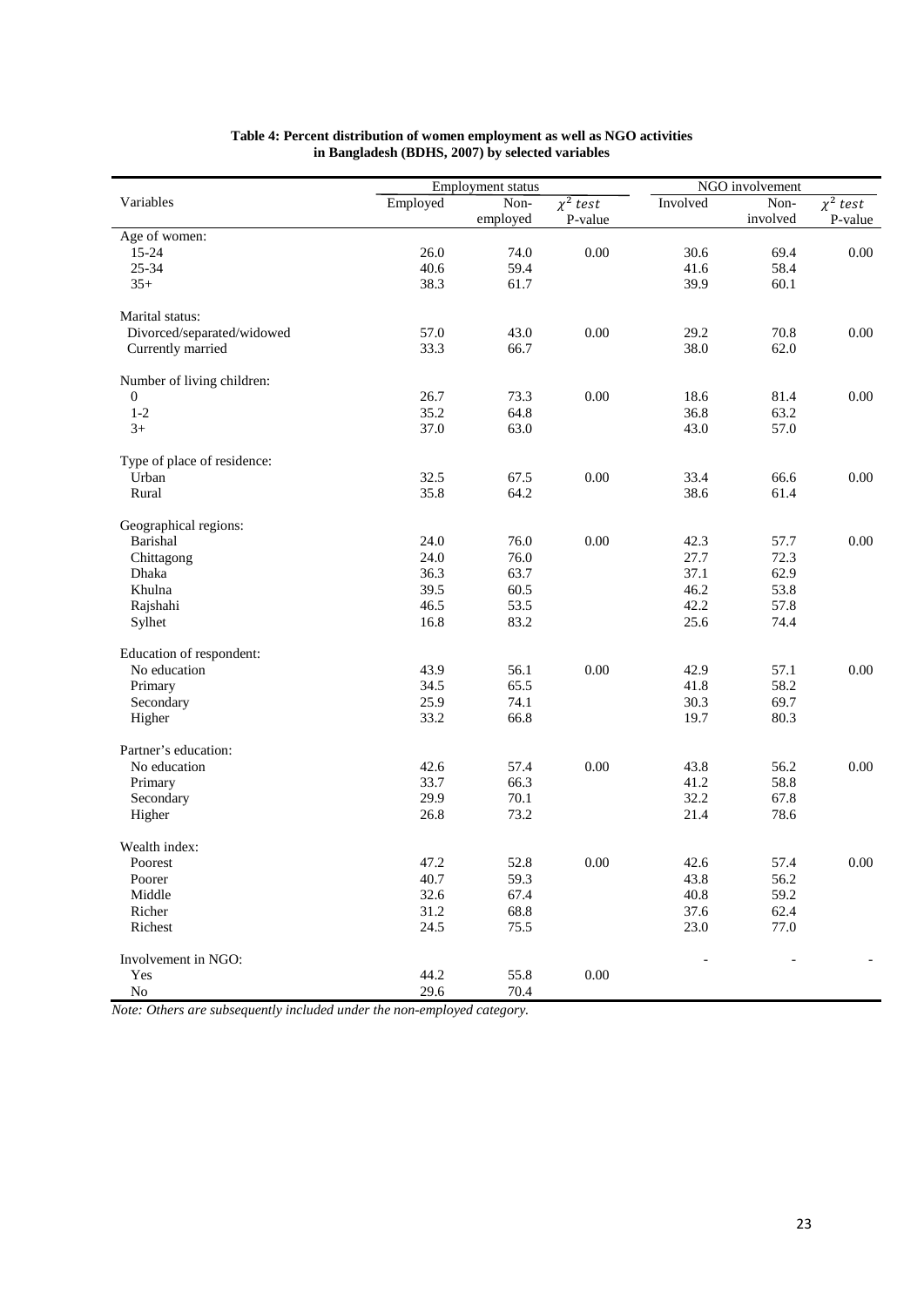|                             |            | <b>2007 BDHS</b>        | 2011 BDHS  |                       |                       |             |  |
|-----------------------------|------------|-------------------------|------------|-----------------------|-----------------------|-------------|--|
|                             |            | <b>Unadjusted Model</b> |            | <b>Adjusted Model</b> | <b>Adjusted Model</b> |             |  |
| Variables                   | Odds       |                         | Odds       |                       | Odds                  |             |  |
|                             | Ratio      | 95% CI                  | Ratio      | 95% CI                | Ratio                 | 95% CI      |  |
| Age of women:               |            |                         |            |                       |                       |             |  |
| $15-24$ (ref.)              | 1.000      |                         | 1.000      |                       | 1.000                 |             |  |
| 25-34                       | 1.943***   | 1.758-2.147             | 1.796***   | 1.596-2.021           | 1.735***              | 1.537-1.958 |  |
| $35+$                       | 1.768***   | 1.601-1.952             | $1.577***$ | 1.379-1.805           | $1.567***$            | 1.362-1.803 |  |
| Marital status:             |            |                         |            |                       |                       |             |  |
| Divorced/separated          |            |                         |            |                       |                       |             |  |
| /widowed (ref.)             | 1.000      |                         | 1.000      |                       | 1.000                 |             |  |
| Currently married           | $0.376***$ | 0.325-0.435             | $0.383***$ | 0.327-0.449           | $0.226***$            | 0.197-0.260 |  |
| Number of living children:  |            |                         |            |                       |                       |             |  |
| $0$ (ref.)                  | 1.000      |                         | 1.000      |                       | 1.000                 |             |  |
| $1 - 2$                     | 1.487***   | 1.294-1.710             | 1.126      | 0.968-1.311           | $0.783***$            | 0.676-0.908 |  |
| $3+$                        | $1.614***$ | 1.402-1.857             | 0.949      | 0.799-1.128           | $0.429***$            | 0.361-0.510 |  |
| Type of place of residence: |            |                         |            |                       |                       |             |  |
| Urban (ref.)                | 1.000      |                         | 1.000      |                       | 1.000                 |             |  |
| Rural                       | 1.158***   | 1.053-1.273             | $0.800***$ | 0.710-0.902           | $0.411***$            | 0.367-0.460 |  |
| Geographical regions:       |            |                         |            |                       |                       |             |  |
| Northwest                   | $1.237***$ | 1.130-1.354             | $1.160***$ | 1.052-1.280           | 0.895*                | 0.808-0.991 |  |
| Chittagong/Sylhet           | 0.498***   | 0.444-0.558             | $0.516***$ | 0.457-0.583           | $0.800***$            | 0.708-0.904 |  |
| Dhaka (ref.)                | 1.000      |                         | 1.000      |                       | 1.000                 |             |  |
| Education of respondent:    |            |                         |            |                       |                       |             |  |
| No education                | $1.575***$ | 1.321-1.879             | $0.729*$   | 0.569-0.934           | $0.480***$            | 0.384-0.600 |  |
| Primary                     | 1.060      | 0.886-1.268             | $0.610***$ | 0.477-0.768           | $0.409***$            | 0.332-0.505 |  |
| Secondary                   | $0.701***$ | 0.585-0.840             | $0.549***$ | 0.447-0.693           | $0.380***$            | 0.315-0.457 |  |
| Higher (ref.)               | 1.000      |                         | 1.000      |                       | 1.000                 |             |  |
| Partner's education:        |            |                         |            |                       |                       |             |  |
| No education                | $2.030***$ | 1.771-2.328             | 1.318***   | 1.083-1.603           | 1.337***              | 1.096-1.631 |  |
| Primary                     | 1.386***   | 1.201-1.601             | 1.150      | 0.950-1.393           | 1.286***              | 1.065-1.555 |  |
| Secondary                   | 1.166*     | 1.008-1.348             | 1.180      | 0.986-1.411           | 0.975                 | 0.820-1.160 |  |
| Higher (ref.)               | 1.000      |                         | 1.000      |                       | 1.000                 |             |  |
| Wealth index:               |            |                         |            |                       |                       |             |  |
| Poorest                     | $2.771***$ | 2.437-3.150             | 2.506***   | 2.107-2.982           | 1.994***              | 1.664-2.390 |  |
| Poorer                      | 2.121***   | 1.865-2.412             | 2.184***   | 1.846-2.582           | $1.414***$            | 1.182-1.692 |  |
| Middle                      | 1.497***   | 1.313-1.706             | $1.672***$ | 1.419-1.972           | $1.340**$             | 1.131-1.587 |  |
| Richer                      | $1.402***$ | 1.230-1.597             | $1.604***$ | 1.376-1.870           | 1.503***              | 1.299-1.740 |  |
| Richest (ref.)              | 1.000      |                         | 1.000      |                       | 1.000                 |             |  |
| Involvement in NGO:         |            |                         |            |                       |                       |             |  |
| $No$ (ref.)                 | 1.000      |                         | 1.000      |                       | 1.000                 |             |  |
| Yes                         | 1.884***   | 1.739-2.042             | $1.617***$ | 1.487-1.768           | $1.644***$            | 1.498-1.804 |  |

**Table 5: Logistic regression analysis showing the extent of the effects of variables on women's participation in employment in Bangladesh**

*Note: Odds ratio f or reference category (ref.) is 1.00.* 

*Geographical region: Barishal, Khulna, Rajshahi and Rangpur being considered together as northwest region. Statistical significance if \*\*\*p<0.000, \*\*p<0.01, and \*p<0.05*